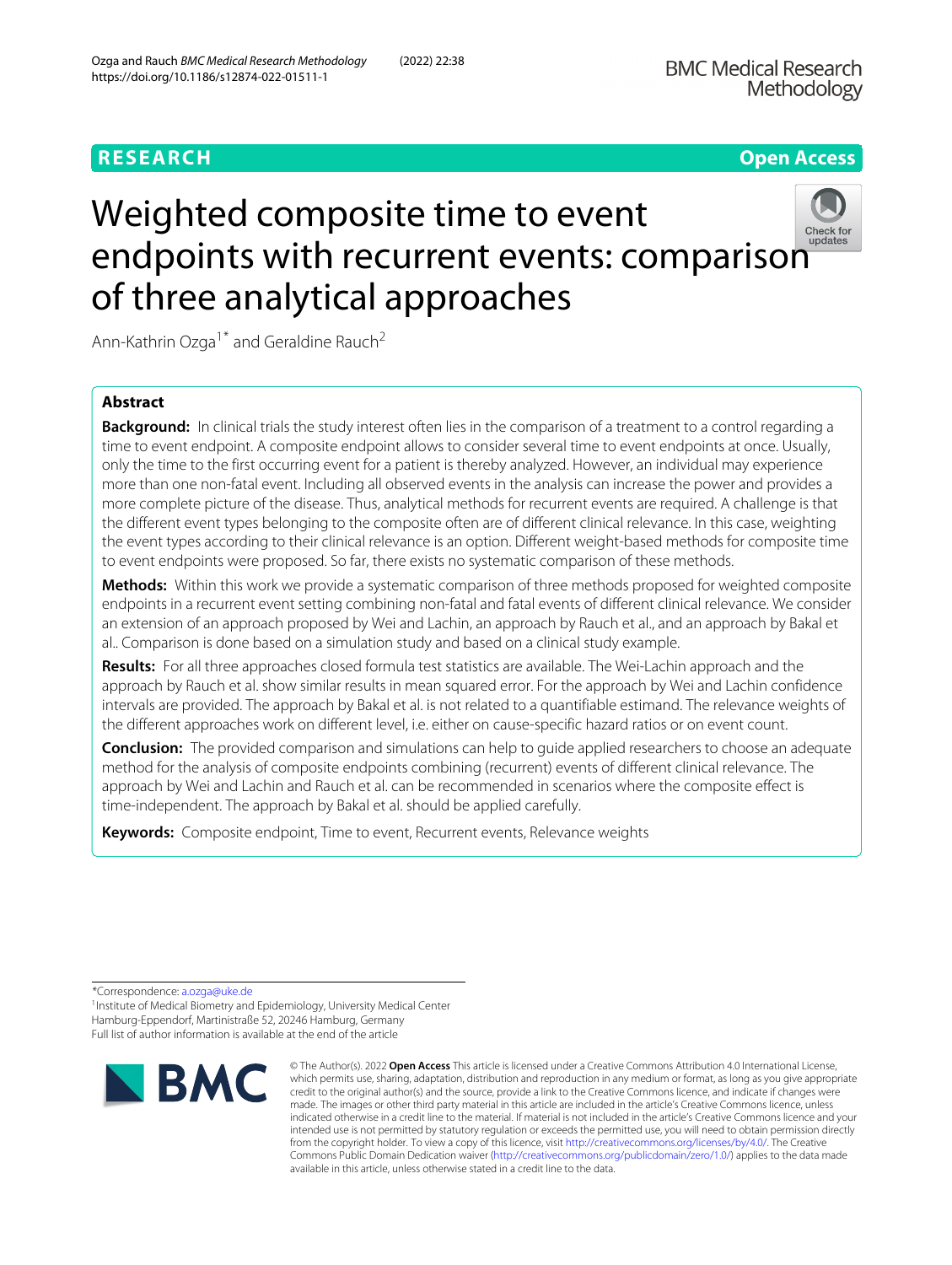#### **Background**

The focus of many cardiovascular or oncologic trials lies in the comparison of a treatment to a control intervention with regard to a time to event endpoint like time to myocardial infarction, time to stroke, time to relapse, or time to death. Including only one of those event types can result in a large number of patients that need to be observed to gain an effect with sufficient power. To overcome this issue and decrease the required sample size, composite endpoints can be considered alternatively [\[1,](#page-12-0) [2\]](#page-12-1). Thereby, several events of interest can be combined and analyzed at once. Commonly, methods for analyzing the time to the first occurring event of an individual are applied, like the log-rank test or the Cox proportional hazards model [\[3\]](#page-12-2). Thus, it is neglected that an individual may experience more than one event, e.g. several myocardial infarctions or a myocardial infarction followed by death. Incorporating all events experienced by an individual increases the amount of information used for effect estimation and can further decrease the sample size due to the expected higher amount of events. It further provides a more complete picture of the disease process. Cox proportional hazards based models were introduced for the analysis of recurrent time to events like the Andersen-Gill model [\[4\]](#page-12-3), the marginal model by Wei, Lin and Weissfeld [\[5\]](#page-12-4), and conditional models by Prentice, Williams and Peterson [\[6\]](#page-12-5). In those models only one event type is considered and thus, when applied to a composite endpoint, it is implicitly assumed that a myocardial infarction has the same clinical relevance as death and the treatment effect is the same in both endpoints [\[7\]](#page-12-6). An alternative modelling approach for the combination of a recurrent event process and a fatal event process are so-called joint frailty models [\[8,](#page-12-7) [9\]](#page-12-8). Thereby, a correlation between events can be modelled and two effects are estimated, one for each event type. Although this seems to be an appealing approach, results are more difficult to interpret because they are conditioned on the so-called frailty parameter and a single all-cause effect is not provided. Such an all-cause effect should be able to ease the interpretation if the components are events of different clinical relevance. Weighted effect measures were proposed to consider the clinical relevance of the combined event types [\[10–](#page-12-9)[13\]](#page-12-10). The common idea of these approaches is that a relevance weight is assigned to each event type with the aim to make the comparison between different events more fair. However, most of these weighted approaches were only described for the time to first event endpoint analysis.

Rauch et al. recently introduced the weighted all-cause hazard ratio where pre-defined relevance weights are multiplied to the cause-specific hazards [\[14,](#page-12-11) [15\]](#page-12-12). A corresponding closed formula test statistic was also provided [\[15\]](#page-12-12). Although the method was described for a time to first event analysis it can be easily extended to the situation

of a time to recurrent event analysis as it is shown in the present work. Other weighting approaches for the analysis of a composite endpoint combining a recurrent non-fatal event with other fatal or non-fatal events were proposed: Bakal et al. proposed a weighted non-parametric approach [\[16,](#page-12-13) [17\]](#page-12-14) and Wei and Lachin described a multivariate approach [\[18,](#page-12-15) [19\]](#page-12-16) which is extended to recurrent events in this work. So far, the performance of these three methods in different clinical data scenarios was not analyzed and compared systematically. This would help to better understand the properties of the different approaches and to gain recommendations for or against their application. Therefore, in this work we provide a systematic comparison of the three methods (approach by Wei and Lachin, approach by Rauch et al., approach by Bakal et al.) with the help of a Monte-Carlo simulation study.

#### **Methods**

We consider a two-arm clinical study with an intervention (*I*) and a control (*C*), where the primary endpoint is a composite time to event endpoint combining two event types. Throughout this work, it is assumed that there is one fatal event "death" (*D*) and the other non-fatal event is "myocardial infarction" (*M*). The non-fatal event might occur more than once per individual. An individual might also experience no event in the observational period. We consider classical continuous time to event data which are right censored. Although, we illustrate the approaches based only on two different event types, they can easily be applied to scenarios with e.g. more than one non-fatal event.

The total number of individuals *n* are randomized in a 1 : 1 allocation to the two groups. We consider a onesided test problem, where the null hypothesis states that the control is better or equal to the intervention and the alternative states that the intervention group is superior. The test hypothesis are fomulated in terms of the underlying estimand for the specific model as specified below. Only for the approach by Bakal et al. there is no formal estimand and therefore no formal null hypothesis can be formulated.

#### **Formulation of the test problem and the estimand**

In the following, the underlying test problems and the corresponding estimands will be formulated for the three weighted approaches under comparison. The test hypotheses are similar across methods, however it is important to highlight the differences in the underlying modelling approaches (see also Table [1\)](#page-2-0).

#### *Approach by Wei and Lachin*

In the works by Wei and Lachin [\[19\]](#page-12-16) and Lachin et al. [\[18\]](#page-12-15) only the time to the first event is considered. However, the approach can be easily extended to recurrent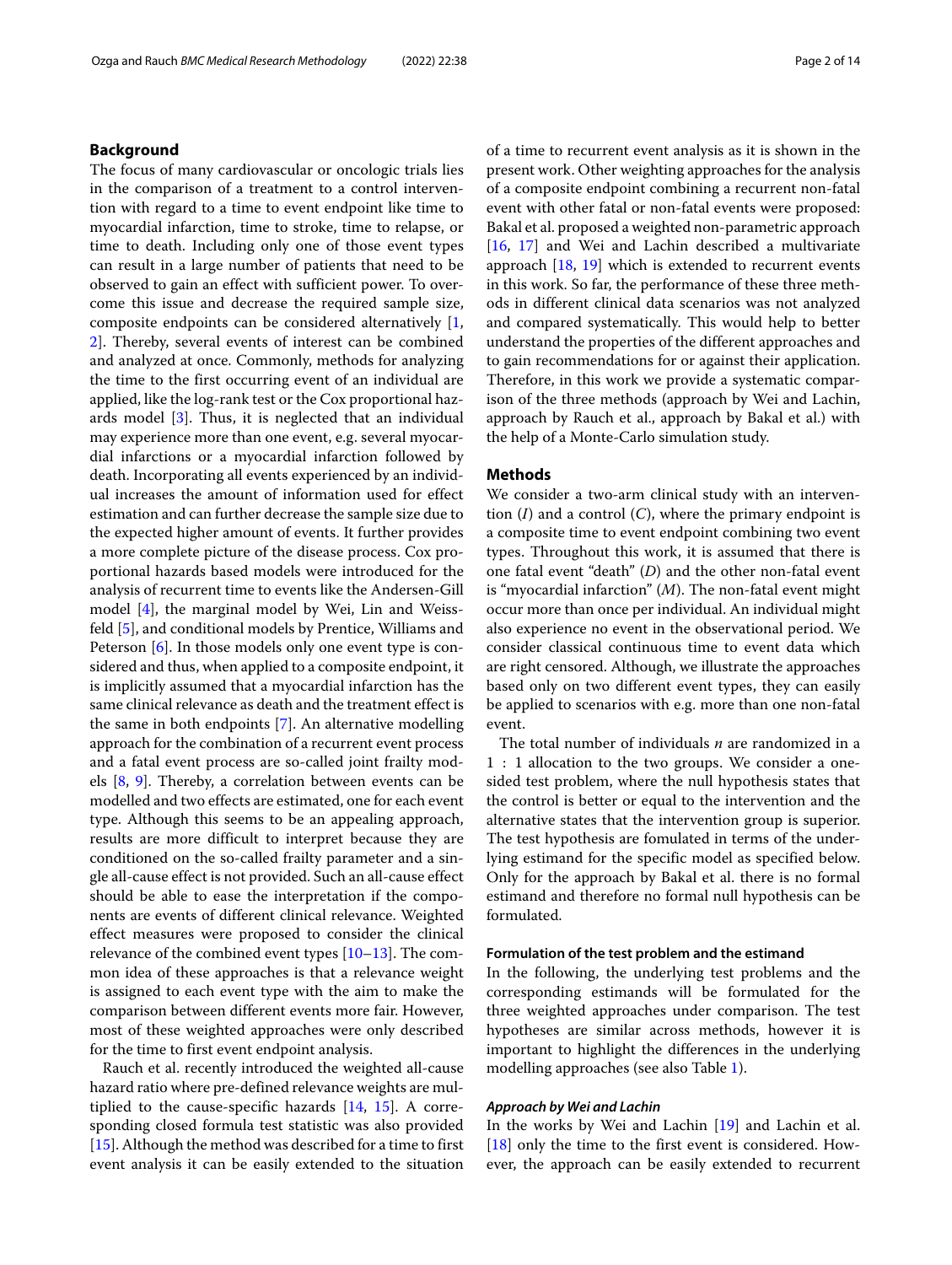# **Table 1** Comparison of analysis methods

<span id="page-2-0"></span>

|                                | Wei-Lachin                             | Rauch                                                    | <b>Bakal</b>                          |
|--------------------------------|----------------------------------------|----------------------------------------------------------|---------------------------------------|
| Model assumptions              | · Stratified approach, i.e.            | · Stratified approach, i.e                               | Not applicable because no             |
|                                | all 1st events in 1st stratum,         | all 1st events in 1st stratum,                           | underlying model is specified.        |
|                                | all 2nd events in 2nd stratum,         | all 2nd events in second stratum,                        |                                       |
|                                | and so on. I.e. individuals are at     | and so on. I.e. individuals are at                       |                                       |
|                                | risk for a subsequent event            | riskrisk for a subsequent event                          |                                       |
|                                | only if a previous event has occurred. | only if a previous event has occurred.                   |                                       |
| Strong assumption              | · Proportional hazards are             | · Proportional hazards are                               |                                       |
|                                | assumed within strata                  | assumed within strata                                    |                                       |
|                                | and event types.                       | and event types.                                         |                                       |
|                                | $\rightarrow$ Equal cause-specific     | $\rightarrow$ Equal cause-specific baseline              |                                       |
|                                | baseline hazards.                      | hazards (or specific underlying                          |                                       |
|                                |                                        | event distribution)                                      |                                       |
|                                | $\rightarrow$ Baseline hazards can be  | $\rightarrow$ Baseline hazards can be                    |                                       |
|                                | strata-specific, i.e. risk for         | strata-specific, i.e. risk for                           |                                       |
|                                | subsequent events                      | subsequent events                                        |                                       |
|                                | is allowed to change.                  | is allowed to change.                                    |                                       |
| Estimation assumptions         | No difference to                       | Cause-specific hazards                                   | · No difference between strata, i.e.  |
|                                | model assumptions.                     | are different.                                           | no risk change for subsequent event.  |
|                                |                                        |                                                          | · Individuals are at risk as long as  |
|                                |                                        |                                                          | they are under observation            |
|                                |                                        |                                                          | but their contribution to the         |
|                                |                                        |                                                          | event number and number at risk       |
|                                |                                        |                                                          | changes for subsequent events.        |
| Weights                        | · pre-specified                        | · pre-specified                                          | · pre-specified                       |
|                                | · non-negative                         | · non-negative                                           | · non-negative                        |
|                                | • relative weights                     | · weights based on                                       | • relative weights                    |
|                                |                                        | clinical relevance                                       |                                       |
|                                | · sum up to 1                          | · proposed highest weight of 1                           | • highest weight of 1 (for 1 type)    |
|                                |                                        | but could be higher                                      |                                       |
|                                | • works multiplicatly on the           | • works multiplicatly on the                             | · works accumulatively multiplicative |
|                                | logarithmized cause-specific           | cause-specific hazards (event counts) on the event count |                                       |
|                                | hazard ratios                          |                                                          |                                       |
| Test statistic                 | multivariate procedure                 | stratified weight based                                  | modified log-rank test                |
|                                | (semi-parametric)                      | log-rank test                                            | (not stratified)                      |
| Effect estimator               | ✓                                      | $\checkmark$                                             | X                                     |
| Confidence interval for effect | ✓                                      | only bootstrap                                           | $\boldsymbol{\times}$                 |
| Interpretation                 | · Weighted cause-specific              | · Weighted cause-specific                                | Weighted individual score             |
|                                | logarithmic hazard ratios.             | hazards work on                                          | for event count and risk set.         |
|                                | Thus influence of event counts is not  | the event counts and hence is                            |                                       |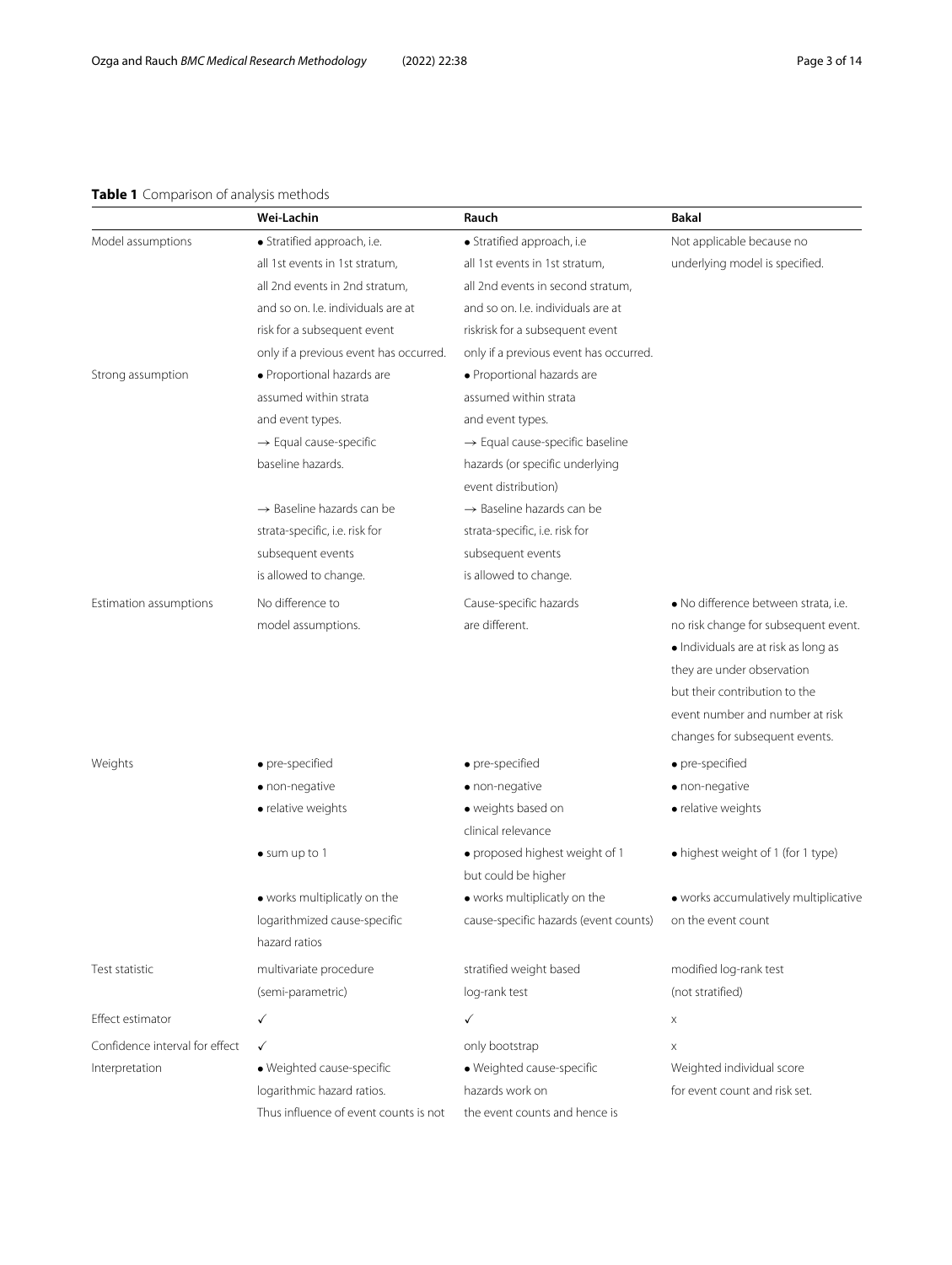**Table 1** Comparison of analysis methods (Continued)

| <b>Bakal</b> |
|--------------|
|              |
|              |
|              |
|              |
|              |
|              |
|              |
|              |
|              |
|              |
|              |
|              |

events by defining the hazard functions as stratified hazards, where the strata  $j = 1, ..., J$  define the subgroup of all first, second, third events etc.. The stratified hazards read as

<span id="page-3-1"></span>
$$
\lambda_{D,j}(t) = \lambda_{D,0j}(t) \cdot exp(\beta_D \cdot X) \tag{1}
$$

$$
\lambda_{M,j}(t) = \lambda_{M,0j}(t) \cdot exp(\beta_I \cdot X) \tag{2}
$$

where *X* is the group indicator and  $X = 1$  refers to the intervention group. This model implies that the cause-specific baseline hazards  $(\lambda_{D,i0}(t))$ ,  $\lambda_{M,j0}(t)$  are strata-specific, i.e. hazards can change for subsequent events, but the cause-specific effect  $(exp(\beta_D), exp(\beta_M))$  remain the same over all strata. This model moreover suggests proportional hazards for both event types within the strata.

Wei and Lachin [\[19\]](#page-12-16) then define a so-called "weighted hazard ratio" as

$$
\theta^{L} := exp(w_{D}^{L}\beta_{D} + w_{M}^{L}\beta_{M}),
$$
  
\n
$$
w_{D}^{L} + w_{M}^{L} = 1, w_{D}^{L}, w_{M}^{L} > 0,
$$
\n(3)

where the index *L* denotes the Wei-Lachin weighting approach and  $w_D^L$  and  $w_M^L$  are the pre-specified relevance weights which are described to reflect the "relative importance or severity" [\[18\]](#page-12-15). The weights are working on the logarithmized cause-specific hazard ratios, but not directly on the hazard function. This implies, that the influence of the weight is independent from the underlying number of events, and as a consequence a high weight has a large impact even if the corresponding causespecific hazard ratio is estimated based on a low number of events. The corresponding hypotheses are then formulated as follows:

<span id="page-3-0"></span>
$$
H_0: \theta^L \ge 1 \quad \text{versus} \quad H_1: \theta^L < 1. \tag{4}
$$

To test the above null hypothesis [\(4\)](#page-3-0) the following test statistic was proposed [\[18\]](#page-12-15):

$$
T^{L} = \frac{w_{D}^{L}\hat{\beta}_{D} + w_{M}^{L}\hat{\beta}_{M}}{\sqrt{(w_{D}^{L})^{2}\hat{\sigma}_{D}^{2} + 2w_{D}^{L}w_{M}^{L}\hat{\sigma}_{D,M} + (w_{M}^{L})^{2}\hat{\sigma}_{M}^{2}}}
$$
(5)

where the estimators for the cause-specific logarithmic effects  $\beta_D$  and  $\beta_M$  can be obtained by using a stratified Cox-model for each cause. The corresponding variance estimators of  $\beta_D$  and  $\beta_M$  are denoted by  $\hat{\sigma}_D^2$  and  $\hat{\sigma}_M^2$ , respectively and the covariance estimator of  $\beta_D$  and  $\beta_M$  as  $\hat{\sigma}_{D,M}$ . Lachin and Bebu [\[18\]](#page-12-15) show in their supplement how  $\hat{\sigma}^2_D$ ,  $\hat{\sigma}^2_M$ , and  $\hat{\sigma}_{D,M}$  can be calculated. Further the function mmm in the R package multicomp also provides these values  $[20-22]$  $[20-22]$ . The test statistic  $T<sup>L</sup>$  is asymptotically standard normally distributed under the null hypothesis. Thus, the null hypothesis is rejected if  $T^L \le -z_{1-\alpha}$ , where  $z_{1-\alpha}$  is the  $(1-\alpha)$ -quantile of the standard normal distribution and  $\alpha$  is the one-sided significance level.

By means of the estimators for the cause-specific logarithmic effects and their variances, the estimated weighted hazard ratio is given as:

$$
\hat{\theta}^L := \exp\left(w_D^L \hat{\beta}_D + w_M^L \hat{\beta}_M\right). \tag{6}
$$

The corresponding  $(1-2\cdot\alpha)$ -confidence interval is given as:

$$
\exp\left(\log(\hat{\theta}^L) \mp z_{1-\alpha} \cdot \sqrt{(w_D^L)^2 \hat{\sigma}_D^2 + 2w_D^L w_M^L \hat{\sigma}_{D,M} + (w_M^L)^2 \hat{\sigma}_M^2}\right). \tag{7}
$$

#### *Approach by Rauch et al.*

Rauch et al. [\[14\]](#page-12-11) recently described the so-called "weighted all-cause hazard ratio" for a composite time to first event endpoint which we here extend to recurrent time to event analysis. A non-parametric estimator for this approach was already described [\[15\]](#page-12-12) and is now extended within this work to allow multiple events per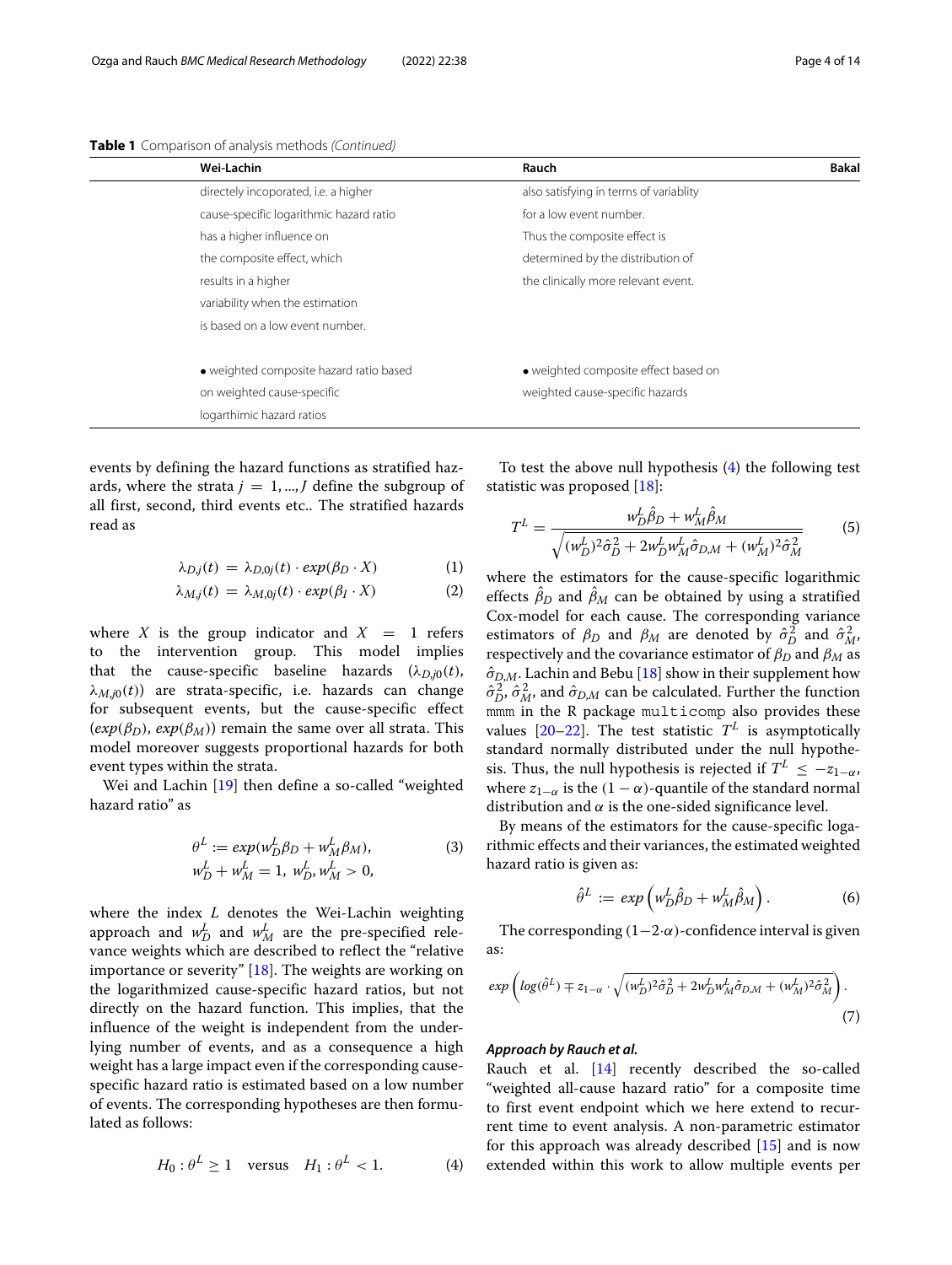patient. As before for the Wei and Lachin approach, the stratified cause-specific hazards given in  $(1)$  and  $(2)$  are considered. Thereby, it is assumed that if e.g. death occurs as a second event this event belongs to the second stratum.

The newly adapted definition by Rauch et al. [\[14\]](#page-12-11) for the "weighted all-cause hazard ratio" is given as

<span id="page-4-1"></span>
$$
\theta^R := \frac{1}{J} \sum_{j=1}^J \frac{w_D^R \lambda_{D,j}^I(t) + w_M^R \lambda_{M,j}^I(t)}{w_D^R \lambda_{D,j}^C(t) + w_M^R \lambda_{M,j}^C(t)},
$$
(8)

$$
w_D^R, w_M^R \ge 0,\tag{9}
$$

where the index *R* denotes the weighting approach by Rauch et al. and  $w_D^R$  and  $w_M^R$  are the pre-specified relevance weights. Note that in contrast to the Wei and Lachin approach the weights are not forced to sum-up to 1 since they are implemented in the numerator and the denominator. The weights are working on the hazard functions and not on the hazard ratios. As the hazard function estimator depends on the number of observed events, a high weight can still have a low impact if the underlying event rate is small. This is a fundamental difference to the approach of Wei and Lachin. Ozga and Rauch [\[15\]](#page-12-12) proposed a guidance for the choice of weights where a weight of 1 is assigned to the most clinical relevant event. For all other event types a weight  $\leq 1$  is assigned. The weighted all-cause hazard ratio can be interpreted as the weighted average of cause-specific hazards/hazard ratios. In contrast, the weighted hazard ratio by Wei and Lachin does not directly transfer to the common all-cause hazard ratio.

The weighted all-cause hazard ratio defines a simple extension of the common all-cause hazard ratio, i.e. the common all-cause hazard ratio is gained if all weights are equal to 1.

The corresponding hypotheses for the weighted allcause hazard ratio can be formulated as follows:

<span id="page-4-0"></span>
$$
H_0: \theta^R \ge 1 \quad \text{versus} \quad H_1: \theta^R < 1. \tag{10}
$$

To test the above null hypothesis [\(10\)](#page-4-0), Ozga and Rauch [\[15\]](#page-12-12) proposed a (stratified) weight-based log-rank test statistic  $T<sup>R</sup>$ . The test statistic formula is given in the [Additional File.](#page-12-19)

The test statistic  $T^R$  is approximately standard normal distributed. Thus, the null hypothesis is rejected if  $T^R \leq$  $-z_{1-\alpha}$ , where  $z_{1-\alpha}$  is the  $(1-\alpha)$ -quantile of the standard normal distribution and  $α$  is the one-sided significance level.

Ozga and Rauch [\[15\]](#page-12-12) described a non-parametric estimator for the weighted all-cause hazard ratio. The idea of the non-parametric estimator is to replace the hazard functions in  $(8)$  by the cumulative hazard functions, which results in the same estimator under the assumptions of equal baseline-hazards for the different event types:

$$
\hat{\theta}^R := \frac{1}{J} \sum_{j=1}^J \frac{w_D^R \cdot \hat{\Lambda}_{D,j}^I(t) + w_M^R \cdot \hat{\Lambda}_{M,j}^I(t)}{w_D^R \cdot \hat{\Lambda}_{D,j}^C(t) + w_M^R \cdot \hat{\Lambda}_{M,j}^C(t)}
$$
(11)

where  $\hat{\Lambda}_{D,j}^{I}(t),$   $\hat{\Lambda}_{M,j}^{I}(t),$   $\hat{\Lambda}_{D,j}^{C}(t),$  and  $\hat{\Lambda}_{C,j}^{M}(t)$  are the cause-, group, and strata-specific Nelson-Aalen estimators for the cumulative hazards at time *t*. This non-parametric estimator was recently shown to be robust under deviations from the equal baseline-hazards assumption [\[15\]](#page-12-12).

Because a variance estimator cannot be derived for the weighted all-cause hazard ratio, confidence intervals can only be gained via bootstrap sampling.

### *Approach by Bakal et al.*

The method described by Bakal et al.  $[16, 17]$  $[16, 17]$  $[16, 17]$  is a nonparametric weighted estimation approach for the survival probabilities, i.e. a weighted procedure for the Kaplan-Meier estimate. However, they do not define any underlying model and as a consequence the estimand is unspecified. By this, there naturally also is no effect estimator. The approach is based on so-called "weighted survival functions", however the weighting scheme is only described on the estimation level. Therefore, the formulation of formal test hypotheses is not possible.

The weights proposed by Bakal et al. [\[16,](#page-12-13) [17\]](#page-12-14) are denoted by  $w_M^B$  and  $w_D^B \in [0,1]$  where for fatal events or the most relevant event a weight of 1 is assigned and for non-fatal events a weight  $<$  1 is used. They are working recursively on the observed event counts where the recursion is with respect to all previous events for an individual. The other event types are then set in relation to this most relevant event type. This choice of the weights is similar to the approach of Rauch et al.  $[14]$ .

The estimated weighted survival probabilities can be gained in a two-stage process (an example can be found in the [Additional File\)](#page-12-19).

Thereby for each individual *i*, *i* = 1, .., *n*, a weight  $w_i^B(t_k)$ corresponding to the observed individual event at time *tk* is assigned where  $t_k$  are the ordered (not strata-specific) distinct event times for  $k = 0, \dots, K$ , where *K* ist the maximum number of events per individual and  $t_0 = 0$ . In our scenario  $w_i^B(\cdot)$  can either be  $w_M^B(\cdot)$  or  $w_D^B(\cdot)$ . All observations per individual are included with the respective weight.

Using this, the first step is to assign an individual score for each patient at all event time points. This score is used for calculating the net impact with which the individual events are included in the estimation of the weighted survival probability. The weighted survival probability thereby depends on the weighted event count and on a weighted number at risk. The idea is that instead of considering an event as either present or not, in the approach by Bakal et al. a patient can experience a partial event counting less than a full event which, as a consequence, reduces the risk set by an amount lower than 1.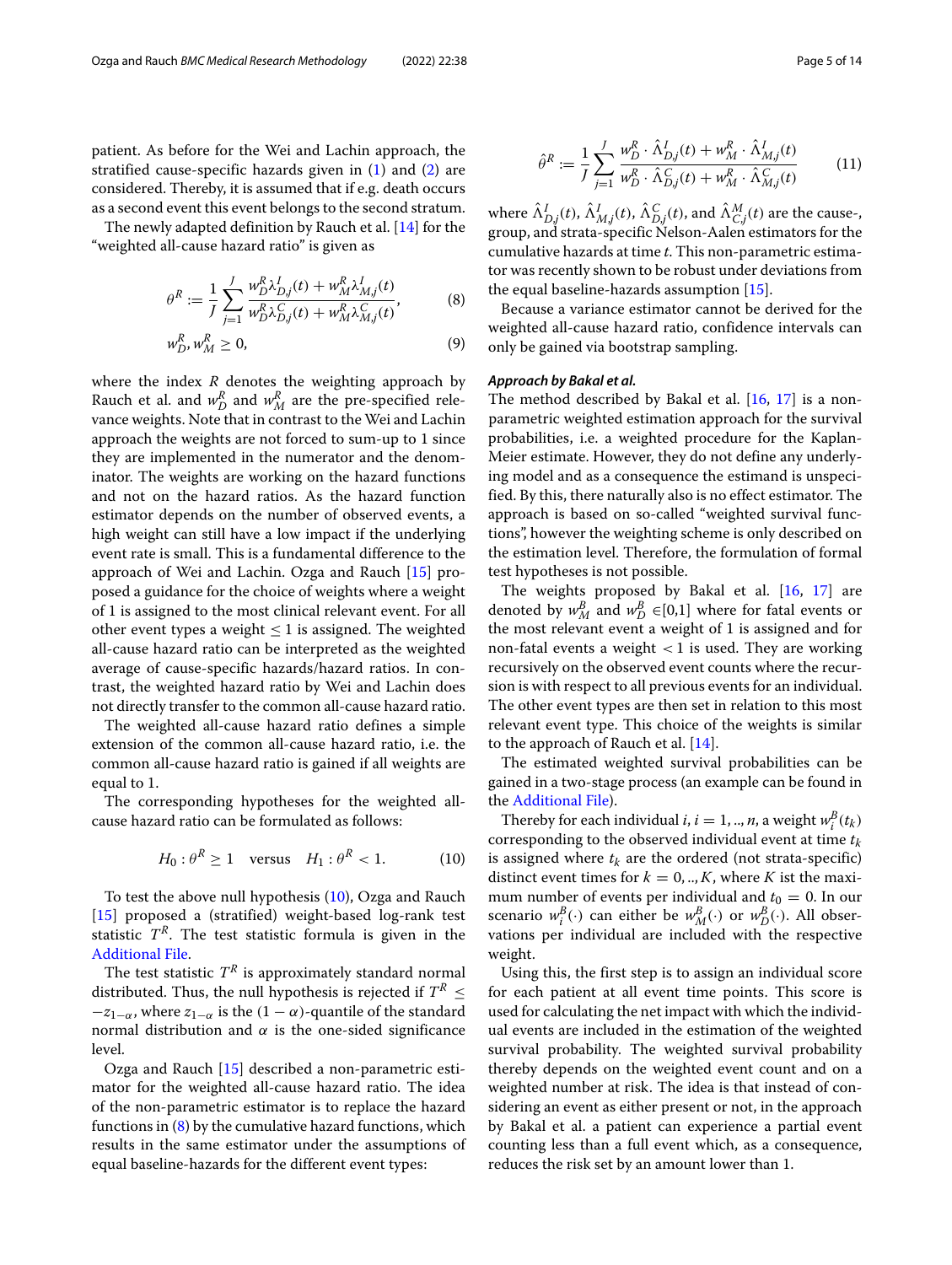Each individual starts with a score of 1, i.e. the individual is fully at risk for an event. This score is subsequently reduced as follows: if the patient experienced a non-fatal event (weight smaller than 1) the patient remains partly at risk and if a fatal event was observed (weight equal to 1) the patient is removed from the risk set. Formally, this reads as:

**1.** Assign an individual score  $s_i(\cdot)$ ,  $i = 1, ..., n$ , for all observed event times  $t_k$ ,  $k = 1, ..., K$ :

$$
s_i(t_k) = s_i(t_{k-1}) - [s_i(t_{k-1}) \cdot w_i^B(t_k)], \qquad (12)
$$

$$
s_i(t_0) = 1. \tag{13}
$$

**2.** As a second step the weighted survival probabilities are calculated by replacing the event counts by the above defined scores.

For this we define the total number of weighted events at  $t_k$  as:

$$
e_k^B := \sum_{i=1}^n s_i(t_{k-1}) - \sum_{i=1}^n s_i(t_k). \tag{14}
$$

Further the total number of individuals at risk at  $t_k$  are defined as:

$$
n_k^B := \sum_{i=1}^n s_i(t_{k-1}).
$$
\n(15)

Note, individuals can be only partly at risk as long as they are still under observation, i.e. had no fatal event or were censored but had a non-fatal event.

Analogously, the group-specific number of weighted events and number of individuals at risk can be defined, denoted by an additional upper index *I* or *C*.

Using this, the survival probabilities can be calculated (recursive formula for Kaplan-Meier estimate):

$$
K\mathcal{M}^B(t_k) = KM^B(t_{k-1}) \cdot \left(1 - \frac{e_k^B}{n_k^B}\right),\tag{16}
$$

$$
K\mathcal{M}^B(t_0) = 1. \tag{17}
$$

For group-wise calculation of these weighted survival probabilities only the corresponding individuals and weights within the groups are used. As mentioned in the publication of Westerhout et al. [\[17\]](#page-12-14) the common log-rank test can be used in a modified version to test the hypothesis whether these weighted survival probabilities for the groups are the same.

The test-statistic is given as follows:

$$
T^{B} = \frac{\sum_{k=1}^{K} \left(e_{k}^{B,I} - \frac{n_{k}^{B,I} \cdot e_{k}^{B}}{n_{k}^{B}}\right)}{\sqrt{\sum_{k=1}^{K} \frac{n_{k}^{B,I} \cdot n_{k}^{B,C} \cdot (n_{k}^{B}-e_{k}^{B}) \cdot e_{k}^{B}}{(n_{k}^{B})^{2} \cdot (n_{k}^{B}-1)}}}
$$
(18)

The test statistic  $T^B$  is approximately standard normal distributed. Thus, the hypothesis of equal weighted survival probabilities between the groups is rejected if  $T^R \leq$  $-z_{1-\alpha}$ , where  $z_{1-\alpha}$  is the  $(1-\alpha)$ -quantile of the standard normal distribution and  $α$  is the one-sided significance level.

#### **Simulation study**

To provide a systematic comparison of the methods described in the previous section, we conducted a simulation study. As before, we consider a composite endpoint combining two event types; one fatal event given by death (*D*) and one non-fatal given by myocardial infarction (*M*). For all scenarios 200 individuals per data set were generated with 100 in each treatment group. A follow-up of three years was assumed, i.e. adminstrative censoring for an individual follow-up after three years. Hence, the maximum number of events is limited by this observational period and impacted by the underlying event distribution. The mean event count per scenario is given in Table [3.](#page-8-0) In the simulation, we additionally limited the maximal event count per individual to 100. Patients who do not have an event up to that time point remain in the analysis with a censored time point. The effect estimates and tests will be evaluated at three years, i.e. at the end of the study period.

In Table [2](#page-6-0) the simulation scenarios are listed. Columns 2 to 5 show the assumed underlying hazard functions. The hazards are displayed as products of the baseline hazards and the cause-specific effects to underline the assumption of equal baseline hazards. The cause-specific hazard are assumed to be either exponentially or Weibull distributed. The continuous event times are generated as described by Bender et al. [\[23\]](#page-13-0) for the fatal event and as described by Jahn-Eimermacher et al. [\[24\]](#page-13-1) for the non-fatal recurrent event. To gain first insights into the performance of the three methods we consider scenarios where the baseline hazards and hazard ratios do not change dependent on previous events, i.e. there are also no strata-specific effects.

The considered weights for the different weighting approaches are listed in columns 6 to 9. For the Wei-Lachin approach the weights for the fatal and non-fatal event are chosen to sum up to 1 and such that the ratio between the weights is equal to the weight ratio of the other two approaches  $\frac{w_M^*}{w_D^*}$  as given in Column 9. For the fatal event the weight is set to 1 for the approach by Rauch et al. and Bakal et al.. The weights for the non-fatal event are ranging between 0.1 and 0.9 for the approach by Rauch et al. and Bakal et al.. Scenarios *a* − *e* depict those weight changes.

For Scenario 1 equal time independent baseline hazards for the event types are assumed as well as equal causespecific effects. In Scenario 2 to 5 different cause-specific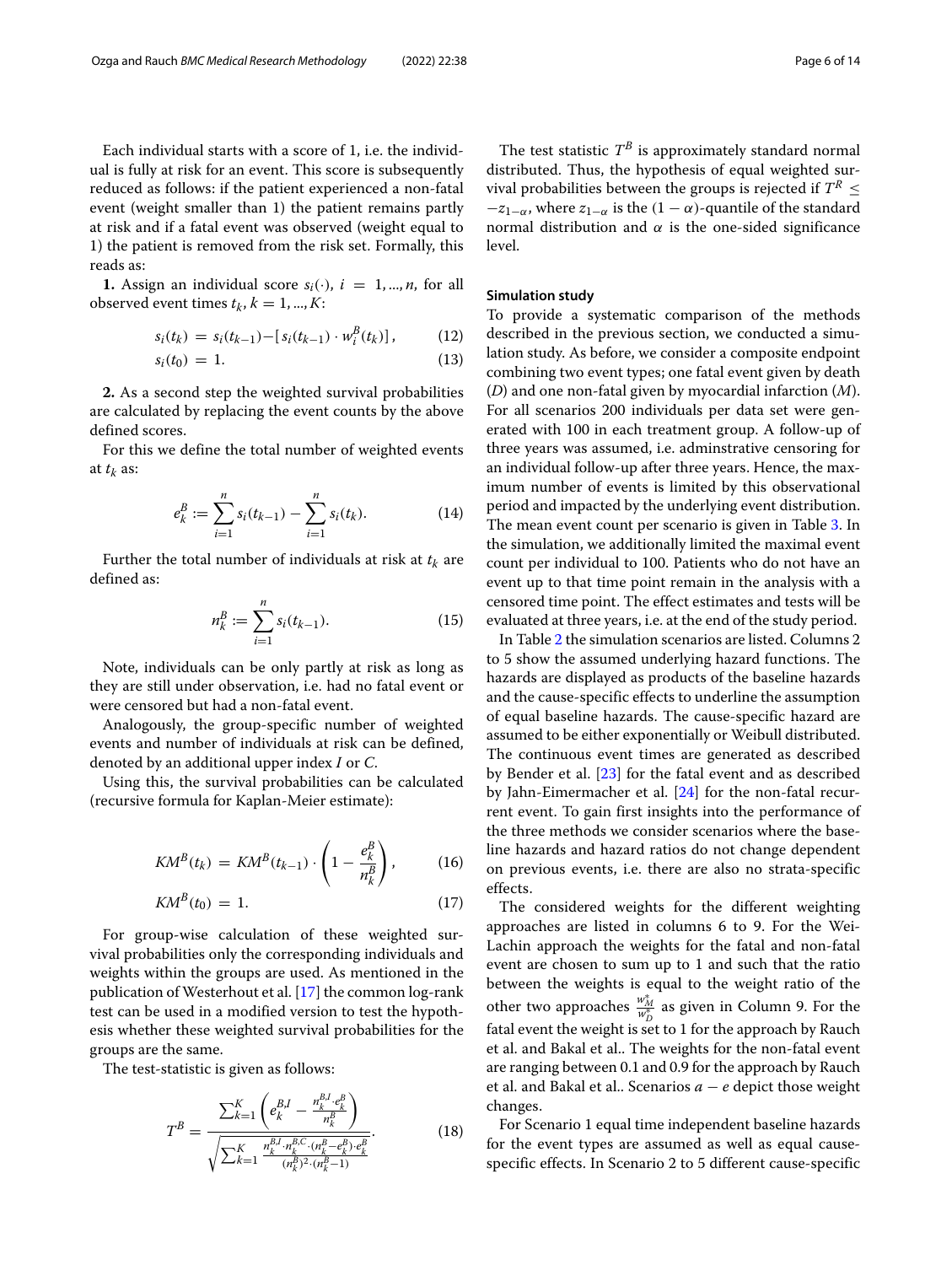## **Table 2** Simulation scenarios

<span id="page-6-0"></span>

| Scen.          | $\lambda_{M,i}^{l}(t)$ | $\lambda_{D,j}^l(t)$                      | $\lambda_{M,j}^C(t)$ | $\lambda_{D,j}^C(t)$                                         | Weight for fatal event |                        |            | Weight for non-fatal event |
|----------------|------------------------|-------------------------------------------|----------------------|--------------------------------------------------------------|------------------------|------------------------|------------|----------------------------|
|                |                        |                                           |                      |                                                              | Wei-Lachin             | <b>Rauch and Bakal</b> | Wei-Lachin | <b>Rauch and Bakal</b>     |
| 1a             | $0.25 \cdot 0.5$       | $0.25 \cdot 0.5$                          | 0.25                 | 0.25                                                         | 0.5263                 | $\mathbf{1}$           | 0.4737     | 0.9                        |
| 1 <sub>b</sub> |                        |                                           |                      | proportional time independent hazards for event type         | 0.5882                 | 1                      | 0.4118     | 0.7                        |
| 1c             |                        |                                           |                      | assumptions for approaches by Wei-Lachin and Rauch fulfilled | 0.6667                 | 1                      | 0.3333     | 0.5                        |
| 1d             |                        |                                           |                      |                                                              | 0.7692                 | 1                      | 0.2308     | 0.3                        |
| 1e             |                        |                                           |                      |                                                              | 0.9091                 | 1                      | 0.0909     | 0.1                        |
| 2a             | $0.25 \cdot 0.5$       | $0.25 \cdot 0.7$                          | 0.25                 | 0.25                                                         | 0.5263                 | 1                      | 0.4737     | 0.9                        |
| 2b             |                        | see Scenario 1 for underlying assumptions |                      |                                                              | 0.5882                 | 1                      | 0.4118     | 0.7                        |
| 2c             |                        |                                           |                      |                                                              | 0.6667                 | 1                      | 0.3333     | 0.5                        |
| 2d             |                        |                                           |                      |                                                              | 0.7692                 | 1                      | 0.2308     | 0.3                        |
| 2e             |                        |                                           |                      |                                                              | 0.9091                 | 1                      | 0.0909     | 0.1                        |
| 3a             | $0.25 \cdot 0.7$       | $0.25 \cdot 0.5$                          | 0.25                 | 0.25                                                         | 0.5263                 | 1                      | 0.4737     | 0.9                        |
| 3b             |                        | see Scenario 1 for underlying assumptions |                      |                                                              | 0.5882                 | 1                      | 0.4118     | 0.7                        |
| 3c             |                        |                                           |                      |                                                              | 0.6667                 | 1                      | 0.3333     | 0.5                        |
| 3d             |                        |                                           |                      |                                                              | 0.7692                 | 1                      | 0.2308     | 0.3                        |
| Зе             |                        |                                           |                      |                                                              | 0.9091                 | 1                      | 0.0909     | 0.1                        |
| 4а             | $0.25 \cdot 1.5$       | $0.25 \cdot 0.7$                          | 0.25                 | 0.25                                                         | 0.5263                 | 1                      | 0.4737     | 0.9                        |
| 4b             |                        | see Scenario 1 for underlying assumptions |                      |                                                              | 0.5882                 | 1                      | 0.4118     | 0.7                        |
| 4c             |                        |                                           |                      |                                                              | 0.6667                 | 1                      | 0.3333     | 0.5                        |
| 4d             |                        |                                           |                      |                                                              | 0.7692                 | 1                      | 0.2308     | 0.3                        |
| 4e             |                        |                                           |                      |                                                              | 0.9091                 | 1                      | 0.0909     | 0.1                        |
| 5а             | $0.25 \cdot 0.7$       | $0.25 \cdot 1.5$                          | 0.25                 | 0.25                                                         | 0.5263                 | 1                      | 0.4737     | 0.9                        |
| 5b             |                        | see Scenario 1 for underlying assumptions |                      |                                                              | 0.5882                 | 1                      | 0.4118     | 0.7                        |
| 5c             |                        |                                           |                      |                                                              | 0.6667                 | 1                      | 0.3333     | 0.5                        |
| 5d             |                        |                                           |                      |                                                              | 0.7692                 | 1                      | 0.2308     | 0.3                        |
| 5e             |                        |                                           |                      |                                                              | 0.9091                 | 1                      | 0.0909     | 0.1                        |
| 6а             | $0.25 \cdot 0.5$       | $0.1t \cdot 0.7$                          | 0.25                 | 0.1t                                                         | 0.5263                 | 1                      | 0.4737     | 0.9                        |
| 6b             |                        | proportional hazards for each event type  |                      |                                                              | 0.5882                 | 1                      | 0.4118     | 0.7                        |
| 6с             |                        | time dependent hazards for one event type |                      |                                                              | 0.6667                 | 1                      | 0.3333     | 0.5                        |
| 6d             |                        |                                           |                      | assumptions for approaches by Wei-Lachin and Rauch fulfilled | 0.7692                 |                        | 0.2308     | 0.3                        |
| 6е             |                        |                                           |                      |                                                              | 0.9091                 | $\mathbf{1}$           | 0.0909     | 0.1                        |
| 7a             | $0.25 \cdot 0.7$       | $0.1t \cdot 0.5$                          | 0.25                 | 0.1t                                                         | 0.5263                 | $\mathbf{1}$           | 0.4737     | 0.9                        |
| 7b             |                        | see Scenario 6 for underlying assumptions |                      |                                                              | 0.5882                 | $\mathbf{1}$           | 0.4118     | 0.7                        |
| 7c             |                        |                                           |                      |                                                              | 0.6667                 | 1                      | 0.3333     | 0.5                        |
| 7d             |                        |                                           |                      |                                                              | 0.7692                 | 1                      | 0.2308     | 0.3                        |
| 7e             |                        |                                           |                      |                                                              | 0.9091                 | 1                      | 0.0909     | 0.1                        |
| 8a             | $0.1t - 0.5$           | $0.25 \cdot 0.7$                          | 0.1t                 | 0.25                                                         | 0.5263                 | $\mathbf{1}$           | 0.4737     | 0.9                        |
| 8b             |                        | see Scenario 6 for underlying assumptions |                      |                                                              | 0.5882                 | 1                      | 0.4118     | 0.7                        |
| 8c             |                        |                                           |                      |                                                              | 0.6667                 | 1                      | 0.3333     | 0.5                        |
| 8d             |                        |                                           |                      |                                                              | 0.7692                 | 1                      | 0.2308     | 0.3                        |
| 8e             |                        |                                           |                      |                                                              | 0.9091                 | 1                      | 0.0909     | 0.1                        |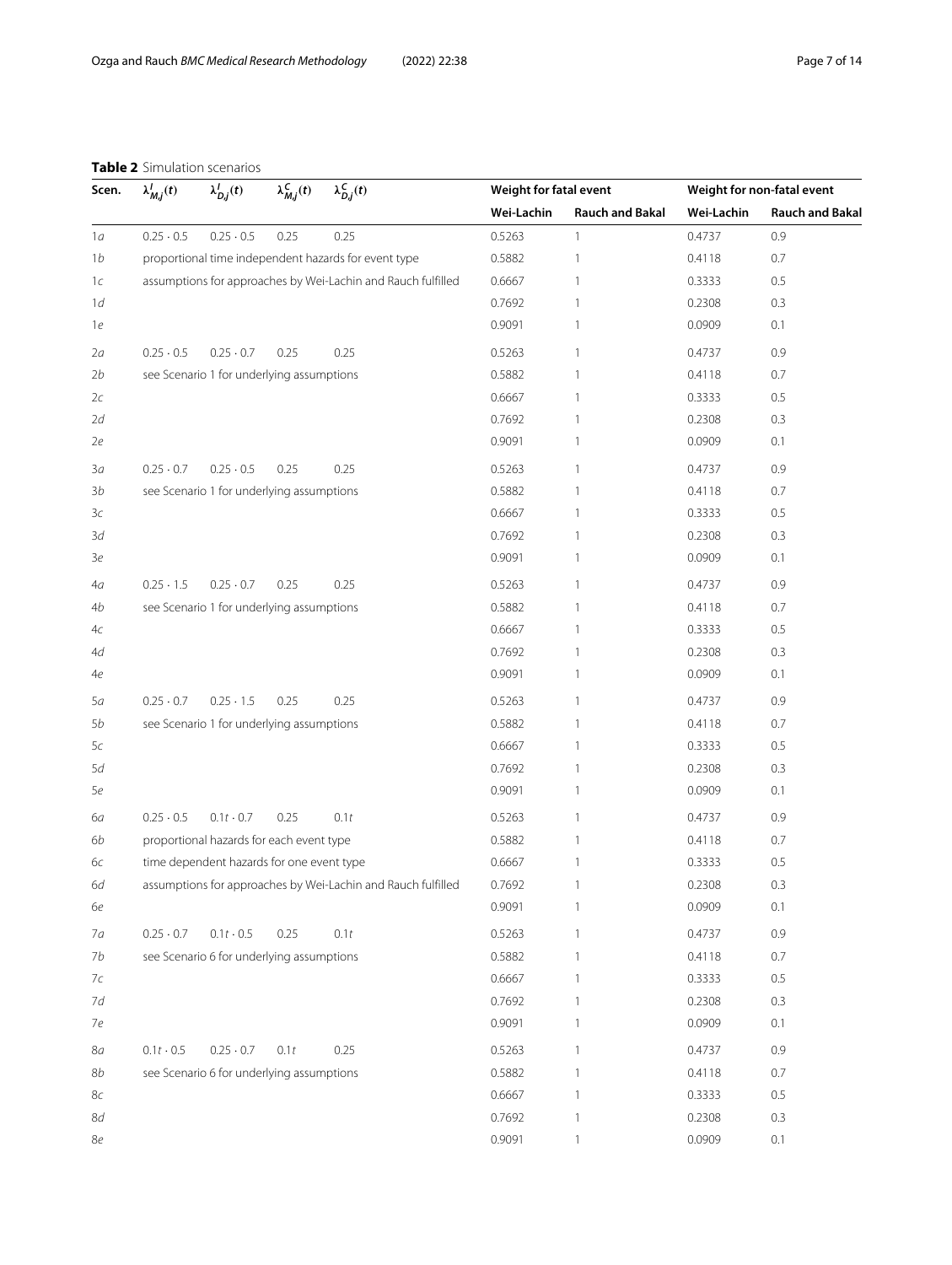|  |  |  | <b>Table 2</b> Simulation scenarios (Continued) |
|--|--|--|-------------------------------------------------|
|--|--|--|-------------------------------------------------|

|                | Scen. $\lambda_{M,i}^{I}(t)$ | $\lambda_{D,i}^{I}(t)$                                        | $\lambda_{M,j}^{C}(t)$ | $\lambda_{D,j}^C(t)$                                                  |        | Weight for fatal event     |        | Weight for non-fatal event |  |  |
|----------------|------------------------------|---------------------------------------------------------------|------------------------|-----------------------------------------------------------------------|--------|----------------------------|--------|----------------------------|--|--|
|                |                              |                                                               |                        |                                                                       |        | Wei-Lachin Rauch and Bakal |        | Wei-Lachin Rauch and Bakal |  |  |
| 9a             | $0.1t \cdot 0.7$             | $0.25 \cdot 0.5$                                              | 0.1t                   | 0.25                                                                  | 0.5263 |                            | 0.4737 | 0.9                        |  |  |
| 9b             |                              | see Scenario 6 for underlying assumptions                     |                        |                                                                       | 0.5882 |                            | 0.4118 | 0.7                        |  |  |
| 9 <sub>C</sub> |                              |                                                               |                        |                                                                       | 0.6667 |                            | 0.3333 | 0.5                        |  |  |
| 9d             |                              |                                                               |                        |                                                                       | 0.7692 |                            | 0.2308 | 0.3                        |  |  |
| 9e             |                              |                                                               |                        |                                                                       | 0.9091 |                            | 0.0909 | 0.1                        |  |  |
| 10a            |                              | $0.192t^{-0.2}$ $0.084t^{-0.3}$ $0.28t^{-0.3}$ $0.32t^{-0.2}$ |                        |                                                                       | 0.5263 |                            | 0.4737 | 0.9                        |  |  |
| 10b            |                              |                                                               |                        | non-proportional hazards for both event types (Weibull distributions) | 0.5882 |                            | 0.4118 | 0.7                        |  |  |
| 10c            |                              |                                                               |                        | assumptions for approach by Wei-Lachin not fulfilled                  | 0.6667 |                            | 0.3333 | 0.5                        |  |  |
| 10d            |                              |                                                               |                        | assumptions for approach by Rauch et al. fulfilled                    | 0.7692 |                            | 0.2308 | 0.3                        |  |  |
| 10e            |                              |                                                               |                        |                                                                       | 0.9091 |                            | 0.0909 | 0.1                        |  |  |
| 11a            |                              | $0.084t^{-0.3}$ $0.192t^{-0.2}$ $0.32t^{-0.2}$ $0.28t^{-0.3}$ |                        |                                                                       | 0.5263 |                            | 0.4737 | 0.9                        |  |  |
| 11b            |                              | see Scenario 10 for underlying assumptions                    |                        |                                                                       | 0.5882 |                            | 0.4118 | 0.7                        |  |  |
| 11c            |                              |                                                               |                        |                                                                       | 0.6667 |                            | 0.3333 | 0.5                        |  |  |
| 11d            |                              |                                                               |                        |                                                                       | 0.7692 |                            | 0.2308 | 0.3                        |  |  |
| 11e            |                              |                                                               |                        |                                                                       | 0.9091 |                            | 0.0909 | 0.1                        |  |  |

Scen. =Scenario;  $\lambda'_{Mj}(t),\lambda'_{Dj}(t),\lambda''_{Mj}(t)$ , and  $\lambda^{C}_{Dj}(t)$  are the hazards for the non-fatal (M) and fatal event (D) in the intervention (I) and control (C) group for all strata j, respectively

effects are assumed. In the Scenarios 4 and 5 the causespecific effects of the two event types point into opposite directions. In the Scenarios 6 to 9 one baseline hazard is time dependent but the cause-specific effects and weights are as for the Scenarios 2 and 3. For Scenarios 10 and 11 non-proportional cause-specific hazards are considered, resulting in a time dependent effect estimand.

For each scenario 2000 data sets were simulated and analyzed. In case of non-convergence for an approach the data set will be excluded.

We used the statistic software R (Version 3.6.1 and 4.0.3) [\[20\]](#page-12-17) for the simulation study. R uses the Mersenne twister [\[25\]](#page-13-2) for generating random numbers.

#### **Example data**

To illustrate the methods further we apply all three methods to an open source clinical study data set available within the R package frailtypack [\[26\]](#page-13-3) named *readmission*. This data is taken from a study published by Gonzales et al. in 2005 [\[27\]](#page-13-4). They analyzed 403 patients with a new diagnosis of colorectal cancer who had a surgery between January 1996 and December 1998. They were actively followed up until 2002. Time to rehospitalization and time to death after surgery were included in the dataset. A total of 458 readmssions were observed and 112 patients died within the study period. The maximal event count for a patient in the data set is 23 and the mean individual event count is 2.6  $(\pm 2.8)$ . The primary study aim is to compare the number of observed fatal and non-fatal events between patients who received chemotherapy (217

(53.8%)) and those who did not (186 (46.2%)). Since the event death as a fatal event is assumed to be more clinical relevant a higher weight will be assigned to death as compared to readmission. However, results of different weighting schemes will be shown for illustration. In clinical practice and confirmatory trials the weighting scheme should be pre-specified and other weighting schemes as well as the unweighted case can be chosen as sensitivity analysis.

#### **Results**

#### **Results of simulation study**

In Table [3](#page-8-0) the results of the simulation study are displayed. We start by looking at the estimands, estimator, and corresponding root mean squared error for the Wei-Lachin approach and the approach by Rauch et al. since the deviation from the true simulated values is of primary interest. Recall that for the approach by Bakal et al. there is no estimand and thus no estimator.

The true effects (estimands) for the Wei-Lachin approach and the approach by Rauch et al. are in most scenarios similar in magnitude and even equal in some cases (if cause-specific hazards and hazard ratios are equal between event types). With less influence of the recurrent event (i.e. a smaller weight; going from scenario a to e) the composite effect gets closer to the effect of the terminal event that is the effect of the terminal event tends to suppress the effect of the recurrent non-fatal event. This effect is more or less prominent depending on the underlying cause-specific hazards.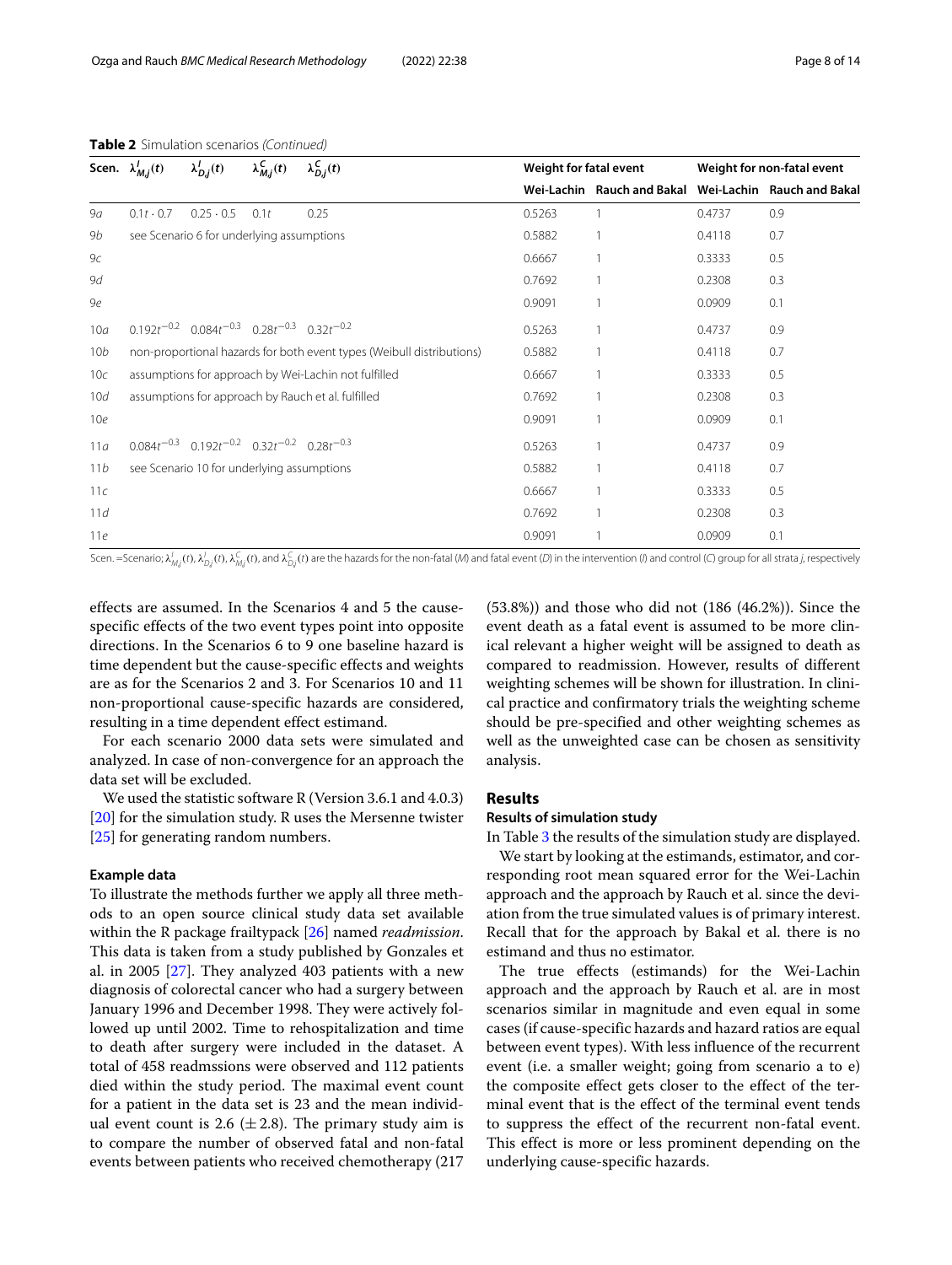### **Table 3** Simulation results

<span id="page-8-0"></span>

| Scen. | Mean amount of events (sd) |               |            | Power  |       |       | Estimand  |       | <b>Estimator</b> |            | $\sqrt{\textit{MSE}}^{**}$ |       |
|-------|----------------------------|---------------|------------|--------|-------|-------|-----------|-------|------------------|------------|----------------------------|-------|
|       |                            |               |            |        |       |       | at $FU=3$ |       | $(sd)^*$         |            |                            |       |
|       | Non                        | Fatal         | Per        | Wei-   | Rauch | Bakal | Wei-      | Rauch | Wei-             | Rauch      | Wei-                       | Rauch |
|       | fatal                      |               | individual | Lachin |       |       | Lachin    |       | Lachin           |            | Lachin                     |       |
| 1a    | 84.05 (9.66)               | 84.14 (6.71)  | 3.37(0.70) | 0.99   | 1.00  | 0.98  | 0.5       | 0.5   | 0.50(1.18)       | 0.50(1.18) | 0.17                       | 0.17  |
| 1b    |                            |               |            | 0.99   | 1.00  | 0.98  | 0.5       | 0.5   | 0.50(1.18)       | 0.50(1.18) | 0.17                       | 0.17  |
| 1c    |                            |               |            | 0.99   | 1.00  | 0.97  | 0.5       | 0.5   | 0.50(1.19)       | 0.50(1.19) | 0.17                       | 0.17  |
| 1d    |                            |               |            | 0.98   | 0.99  | 0.95  | 0.5       | 0.5   | 0.50(1.20)       | 0.50(1.20) | 0.19                       | 0.19  |
| 1e    |                            |               |            | 0.93   | 0.98  | 0.92  | 0.5       | 0.5   | 0.50(1.23)       | 0.50(1.23) | 0.21                       | 0.21  |
| 2a    | 82.01 (9.58)               | 93.69 (6.88)  | 3.36(0.70) | 0.92   | 0.97  | 0.72  | 0.60      | 0.61  | 0.59(1.17)       | 0.61(1.18) | 0.16                       | 0.16  |
| 2b    |                            |               |            | 0.89   | 0.95  | 0.70  | 0.61      | 0.62  | 0.60(1.18)       | 0.62(1.18) | 0.16                       | 0.17  |
| 2c    |                            |               |            | 0.84   | 0.92  | 0.66  | 0.63      | 0.63  | 0.62(1.18)       | 0.63(1.19) | 0.16                       | 0.17  |
| 2d    |                            |               |            | 0.72   | 0.86  | 0.59  | 0.65      | 0.65  | 0.64(1.19)       | 0.65(1.20) | 0.17                       | 0.18  |
| 2e    |                            |               |            | 0.51   | 0.71  | 0.49  | 0.68      | 0.68  | 0.68(1.22)       | 0.68(1.22) | 0.20                       | 0.20  |
| 3a    | 96.60 (10.43)              | 84.14 (6.71)  | 3.47(0.69) | 0.94   | 0.98  | 0.92  | 0.59      | 0.60  | 0.58(1.17)       | 0.59(1.17) | 0.16                       | 0.16  |
| 3b    |                            |               |            | 0.94   | 0.99  | 0.93  | 0.57      | 0.58  | 0.57(1.17)       | 0.58(1.18) | 0.16                       | 0.16  |
| 3c    |                            |               |            | 0.95   | 0.99  | 0.93  | 0.56      | 0.57  | 0.56(1.18)       | 0.56(1.18) | 0.17                       | 0.17  |
| 3d    |                            |               |            | 0.94   | 0.98  | 0.92  | 0.54      | 0.55  | 0.54(1.20)       | 0.54(1.20) | 0.18                       | 0.18  |
| Зе    |                            |               |            | 0.91   | 0.97  | 0.90  | 0.52      | 0.52  | 0.51(1.23)       | 0.52(1.23) | 0.21                       | 0.20  |
| 4a    | 140.43 (12.97)             | 93.69 (6.88)  | 4.48(0.81) | 0.02   | 0.03  | 0.04  | 1.00      | 1.08  | 1.00(1.15)       | 1.07(1.16) | 0.14                       | 0.15  |
| 4b    |                            |               |            | 0.05   | 0.06  | 0.04  | 0.96      | 1.03  | 0.96(1.16)       | 1.03(1.17) | 0.15                       | 0.15  |
| 4c    |                            |               |            | 0.10   | 0.12  | 0.07  | 0.90      | 0.97  | 0.90(1.17)       | 0.97(1.17) | 0.16                       | 0.16  |
| 4d    |                            |               |            | 0.19   | 0.26  | 0.12  | 0.83      | 0.89  | 0.83(1.19)       | 0.89(1.18) | 0.17                       | 0.17  |
| 4e    |                            |               |            | 0.32   | 0.46  | 0.25  | 0.75      | 0.77  | 0.75(1.21)       | 0.77(1.21) | 0.19                       | 0.19  |
| 5а    | 84.38 (9.90)               | 120.49 (6.66) | 3.42(0.71) | 0.01   | 0.02  | 0.00  | 1.05      | 1.12  | 1.04(1.16)       | 1.13(1.17) | 0.15                       | 0.16  |
| 5b    |                            |               |            | 0.01   | 0.01  | 0.00  | 1.10      | 1.17  | 1.09(1.16)       | 1.18(1.17) | 0.15                       | 0.16  |
| 5c    |                            |               |            | 0.00   | 0.01  | 0.00  | 1.16      | 1.23  | 1.16(1.16)       | 1.24(1.18) | 0.15                       | 0.16  |
| 5d    |                            |               |            | 0.00   | 0.00  | 0.00  | 1.26      | 1.32  | 1.26(1.17)       | 1.32(1.18) | 0.15                       | 0.17  |
| 5e    |                            |               |            | 0.00   | 0.00  | 0.00  | 1.40      | 1.43  | 1.40(1.19)       | 1.43(1.19) | 0.17                       | 0.18  |
| 6а    | 99.16 (10.16)              | 63.25 (6.44)  | 3.52(0.71) | 0.87   | 0.98  | 0.71  | 0.60      | 0.61  | 0.59(1.19)       | 0.59(1.19) | 0.18                       | 0.18  |
| 6b    |                            |               |            | 0.81   | 0.96  | 0.68  | 0.61      | 0.63  | 0.60(1.20)       | 0.60(1.20) | 0.18                       | 0.19  |
| 6с    |                            |               |            | 0.72   | 0.94  | 0.62  | 0.63      | 0.64  | 0.62(1.21)       | 0.61(1.21) | 0.19                       | 0.20  |
| 6d    |                            |               |            | 0.56   | 0.85  | 0.53  | 0.65      | 0.66  | 0.64(1.23)       | 0.64(1.23) | 0.21                       | 0.21  |
| 6е    |                            |               |            | 0.36   | 0.64  | 0.38  | 0.68      | 0.69  | 0.67(1.27)       | 0.67(1.28) | 0.24                       | 0.24  |
| 7а    | 114.14 (11.00)             | 56.32 (6.14)  | 3.62(0.72) | 0.88   | 0.95  | 0.82  | 0.59      | 0.59  | 0.58(1.20)       | 0.61(1.18) | 0.18                       | 0.17  |
| 7b    |                            |               |            | 0.87   | 0.96  | 0.82  | 0.57      | 0.57  | 0.57(1.21)       | 0.60(1.19) | 0.19                       | 0.18  |
| 7с    |                            |               |            | 0.85   | 0.96  | 0.82  | 0.56      | 0.56  | 0.55(1.23)       | 0.58(1.20) | 0.21                       | 0.19  |
| 7d    |                            |               |            | 0.82   | 0.95  | 0.81  | 0.54      | 0.54  | 0.53(1.26)       | 0.56(1.22) | 0.23                       | 0.20  |
| 7e    |                            |               |            | 0.75   | 0.91  | 0.76  | 0.52      | 0.52  | 0.51(1.30)       | 0.52(1.28) | 0.27                       | 0.24  |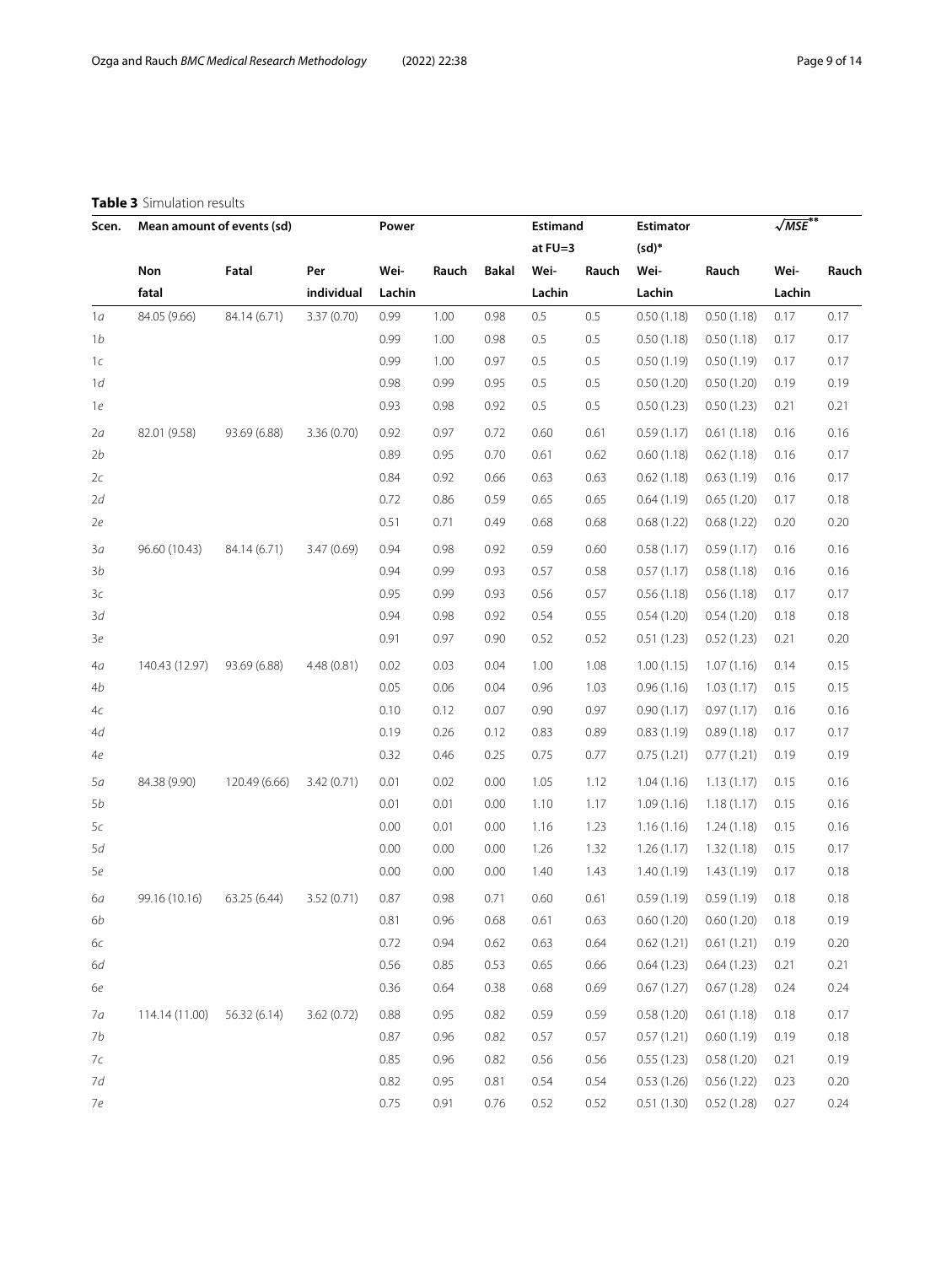| Scen.           | Mean amount of events (sd) |               |            | Power  |       |              | <b>Estimand</b> |       | <b>Estimator</b> |            | $\sqrt{\text{MSE}}^{**}$ |       |
|-----------------|----------------------------|---------------|------------|--------|-------|--------------|-----------------|-------|------------------|------------|--------------------------|-------|
|                 |                            |               |            |        |       |              | at $FU=3$       |       | Estimator (sd)*  |            |                          |       |
|                 | Non                        | Fatal         | Per        | Wei-   | Rauch | <b>Bakal</b> | Wei-            | Rauch | Wei-             | Rauch      | Wei-                     | Rauch |
|                 | fatal                      |               | individual | Lachin |       |              | Lachin          |       | Lachin           |            | Lachin                   |       |
| 8a              | 39.86 (6.01)               | 93.69 (6.88)  | 1.97(0.39) | 0.78   | 0.88  | 0.47         | 0.60            | 0.60  | 0.59(1.22)       | 0.64(1.19) | 0.20                     | 0.19  |
| <b>8b</b>       |                            |               |            | 0.78   | 0.85  | 0.46         | 0.61            | 0.61  | 0.60(1.21)       | 0.65(1.19) | 0.19                     | 0.19  |
| 8c              |                            |               |            | 0.76   | 0.81  | 0.46         | 0.63            | 0.63  | 0.62(1.20)       | 0.66(1.20) | 0.18                     | 0.19  |
| 8d              |                            |               |            | 0.69   | 0.75  | 0.44         | 0.65            | 0.65  | 0.64(1.20)       | 0.67(1.22) | 0.18                     | 0.19  |
| 8e              |                            |               |            | 0.52   | 0.67  | 0.42         | 0.68            | 0.68  | 0.67(1.21)       | 0.69(1.22) | 0.19                     | 0.20  |
| 9a              | 47.27 (6.58)               | 84.14 (6.71)  | 2.02(0.35) | 0.49   | 0.97  | 0.90         | 0.59            | 0.60  | 0.58(1.21)       | 0.57(1.19) | 0.19                     | 0.18  |
| 9b              |                            |               |            | 0.88   | 0.97  | 0.90         | 0.57            | 0.59  | 0.57(1.20)       | 0.56(1.19) | 0.18                     | 0.19  |
| 9c              |                            |               |            | 0.91   | 0.98  | 0.90         | 0.56            | 0.58  | 0.56(1.20)       | 0.54(1.20) | 0.18                     | 0.19  |
| 9d              |                            |               |            | 0.92   | 0.98  | 0.90         | 0.54            | 0.55  | 0.54(1.21)       | 0.53(1.21) | 0.19                     | 0.20  |
| 9e              |                            |               |            | 0.90   | 0.97  | 0.89         | 0.52            | 0.52  | 0.51(1.23)       | 0.51(1.24) | 0.21                     | 0.22  |
| 10a             | 111.94 (11.53)             | 84.44 (6.64)  | 4.07(0.85) | 1.00   | 1.00  | 1.00         | 0.41            | 0.45  | 0.41(1.18)       | 0.44(1.17) | 0.17                     | 0.16  |
| 10 <sub>b</sub> |                            |               |            | 1.00   | 1.00  | 1.00         | 0.38            | 0.42  | 0.39(1.19)       | 0.42(1.17) | 0.18                     | 0.16  |
| 10c             |                            |               |            | 1.00   | 1.00  | 1.00         | 0.35            | 0.38  | 0.36(1.21)       | 0.39(1.18) | 0.19                     | 0.16  |
| 10d             |                            |               |            | 1.00   | 1.00  | 1.00         | 0.31            | 0.34  | 0.33(1.22)       | 0.35(1.19) | 0.22                     | 0.18  |
| 10e             |                            |               |            | 1.00   | 1.00  | 1.00         | 0.27            | 0.27  | 0.29(1.27)       | 0.30(1.24) | 0.26                     | 0.23  |
| 11a             | 85.59 (10.21)              | 101.60 (7.06) | 4.06(0.88) | 1.00   | 1.00  | 0.96         | 0.44            | 0.48  | 0.43(1.19)       | 0.46(1.18) | 0.17                     | 0.17  |
| 11b             |                            |               |            | 1.00   | 1.00  | 0.95         | 0.47            | 0.52  | 0.46(1.19)       | 0.49(1.18) | 0.17                     | 0.17  |
| 11c             |                            |               |            | 1.00   | 1.00  | 0.92         | 0.52            | 0.56  | 0.49(1.19)       | 0.52(1.18) | 0.18                     | 0.18  |
| 11d             |                            |               |            | 0.95   | 0.97  | 0.86         | 0.58            | 0.62  | 0.53(1.19)       | 0.56(1.19) | 0.20                     | 0.20  |
| 11e             |                            |               |            | 0.76   | 0.87  | 0.72         | 0.69            | 0.71  | 0.60(1.21)       | 0.63(1.21) | 0.24                     | 0.23  |

#### **Table 3** Simulation results (Continued)

Scen. =Scenario; sd=standard deviation; FU=follow-up; ∗at FU=3 with sd based on logarithmic scale and afterwards back-transformed; ∗∗ root of mean squared error (MSE) based on the logarithmized effect at FU=3

The estimators and corresponding standard deviations, and thus the mean squared errors, are also similar (or equal) for the two approaches within all scenarios. The estimators also depict that with less influence of the recurrent event the composite effect gets closer to the effect of the terminal event.

For the approaches by Wei-Lachin and by Rauch et al. it is seen that with the decreasing weight for the recurrent event the variability in the estimator increases (i.e. higher mean squared error is observed when changing from Scenarios a to e). The mean squared error is highest (mostly due to higher variability in estimation) in scenarios with time dependent hazards (Scenarios 6 to 11). The root mean squared error is best to compare the bias and variability of the estimators. Since they are mostly almost the same between the methods, the Wei-Lachin approach and approach by Rauch et al. perform equally well in terms of mean squared error.

For the Scenarios 10 and 11, the composite effect is time dependent but in our Scenarios we only evaluate and test the effect at a given time point, i.e. three years. In this case the estimated effect might be closer to the true underlying effect at some time points but at other time points estimation might result in major bias. In Scenario 5 a composite estimand greater than 1, i.e. effect in favor of the control, is given. The estimators capture this. Since we consider a one-sided null-hypothesis the power observed within Scenario 5 is almost 0. In Scenario 4 the composite estimand is closer to 1 than in other scenarios (except Scenario 5). Hence, smaller power values are observed due to the one-sided study design.

The following observatios are made for the power values: The power for the approach by Bakal et al. is the lowest in most scenarios. In some scenarios the power for the approach by Bakal et al. is similar to the power observed within the Wei-Lachin approach. For the approach by Rauch et al. the highest power is seen in most scenarios. For Scenario 1a-e where the estimand remains the same for all weighting schemes it is seen that the power decreases with decreasing weight for the non-fatal event (i.e. from Scenario 1a to 1e). In Scenarios 3 and 7 the power decreases although the estimands increase. In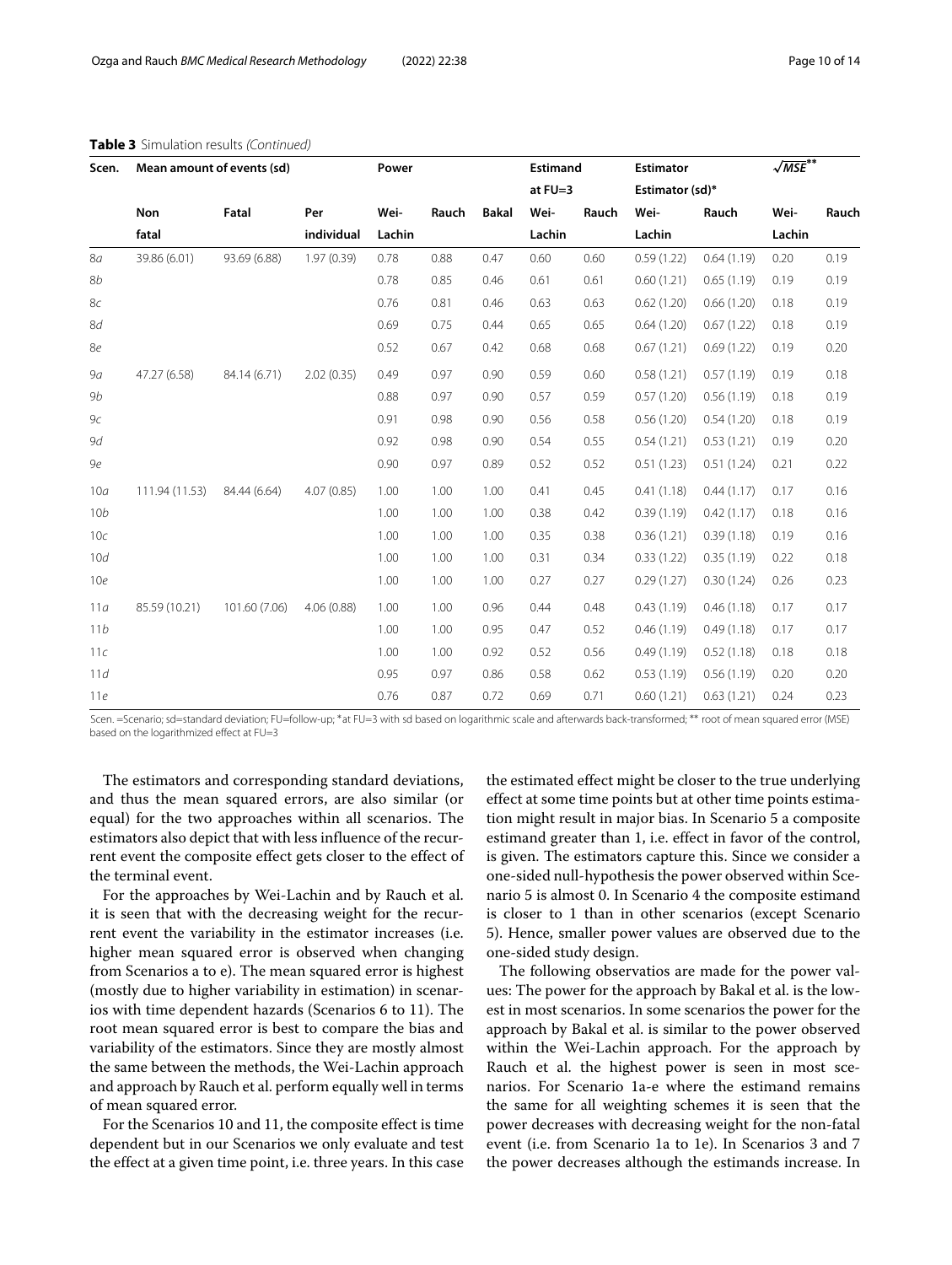these scenarios a smaller effect for the recurrent event is assumed and while decreasing the weight its influence on the effect estimate decreases as well and hence the power is based on the less occurring fatal event which leads to more variability. In scenarios where the composite effect approaches 1 with a smaller weight for the recurrent event (i.e Scenarios 2 and 6) the power decreases radically.

#### **Results of application**

Table [4](#page-10-0) shows the results for the example dataset. For different weighting schemes the p-values are given for a one-sided test for all three approaches. For the method by Wei and Lachin and Rauch et al. the result for the estimated weighted effect measure is shown.

The estimated unweighted cause-specific hazard ratios comparing patients with chemotherapy to patients without chemotherapy are 0.77 for the event readmission and 1.44 for the event death. Note, that they point into opposite directions, i.e. patients who received chemotherapy have a higher chance to die compared to patients who did not receive chemotherapy. In contrast, the patients who are treated with chemotherapy have a lower chance to experience readmission compared to those with chemotherapy. This can also be seen in the results of all three methods since with a lower weight for hospitalization the difference between the patients with chemotherpy and those without increases, i.e. depict more and more the difference seen for the death event alone as seen in the estimator which becomes larger. In the example, the difference between the estimated weighted effect measure for the approach by Wei and Lachin and Rauch et al. is more prominent than in the simulation study which

#### **Table 4** Application results

might be due to the higher event count for the non-fatal event. The p-value within the approach by Bakal et al. is always the highest and hence shows only a significance if readmission is ingored, i.e. has a really low weight, in the analysis.

#### **Discussion**

The analysis of composite endpoints combining events of different clinical relevance with potentially recurrent events is a challenging task in cardiovascular or oncologic trials. Therefore, we are the first to compare three methods that were proposed in the literature to give an overview of their properties in different clinical data situations. This should help the applied researcher to choose an adequate method in future clinical trials. The proposed methods differ in their properties and assumptions. However, for all approaches the choice of the weighting scheme should be based on clinical relevance of event types.

Wei and Lachin proposed an approach where the prespecified relative weights work on the cause-specific loghazard ratios. For this approach not only an estimand is given but also a closed formula for a corresponding variance and thus confidence intervals. The power within this approach gained via the multivariate testing procedure was mostly between the power of the other two approaches in our simulation study but more similar to those gained for the approach by Bakal et al.. This can be explained by the fact the weights work on the causespecific effects, which are thus estimated separately. The combined effect is then a weighted average of the individually estimated cause-specific effects. The estimation is thus based on a smaller event count which results

<span id="page-10-0"></span>

| <b>Weighting scheme</b>     | p-value*   |       |              | Estimator** |       |
|-----------------------------|------------|-------|--------------|-------------|-------|
|                             | Wei-Lachin | Rauch | <b>Bakal</b> | Wei-Lachin  | Rauch |
| Weight for death: 1         | 0.34       | 0.10  | 0.40         | 1.05        | 1.38  |
| Weight for readmission: 1   |            |       |              |             |       |
| Weight for death: 1         | 0.29       | 0.09  | 0.39         | 1.07        | 1.39  |
| Weight for readmission: 0.9 |            |       |              |             |       |
| Weight for death: 1         | 0.21       | 0.07  | 0.37         | 1.11        | 1.40  |
| Weight for readmission: 0.7 |            |       |              |             |       |
| Weight for death: 1         | 0.14       | 0.05  | 0.32         | 1.17        | 1.42  |
| Weight for readmission: 0.5 |            |       |              |             |       |
| Weight for death: 1         | 0.09       | 0.04  | 0.23         | 1.25        | 1.43  |
| Weight for readmission: 0.3 |            |       |              |             |       |
| Weight for death: 1         | 0.05       | 0.03  | 0.05         | 1.36        | 1.44  |
| Weight for readmission: 0.1 |            |       |              |             |       |

∗one-sided test in favour of no chemotherapy; ∗∗ estimated weighted composite effect at end of study period for chemotherapy vs. no chemotherapy; composite endpoint

= (recurrent) hospitalization plus death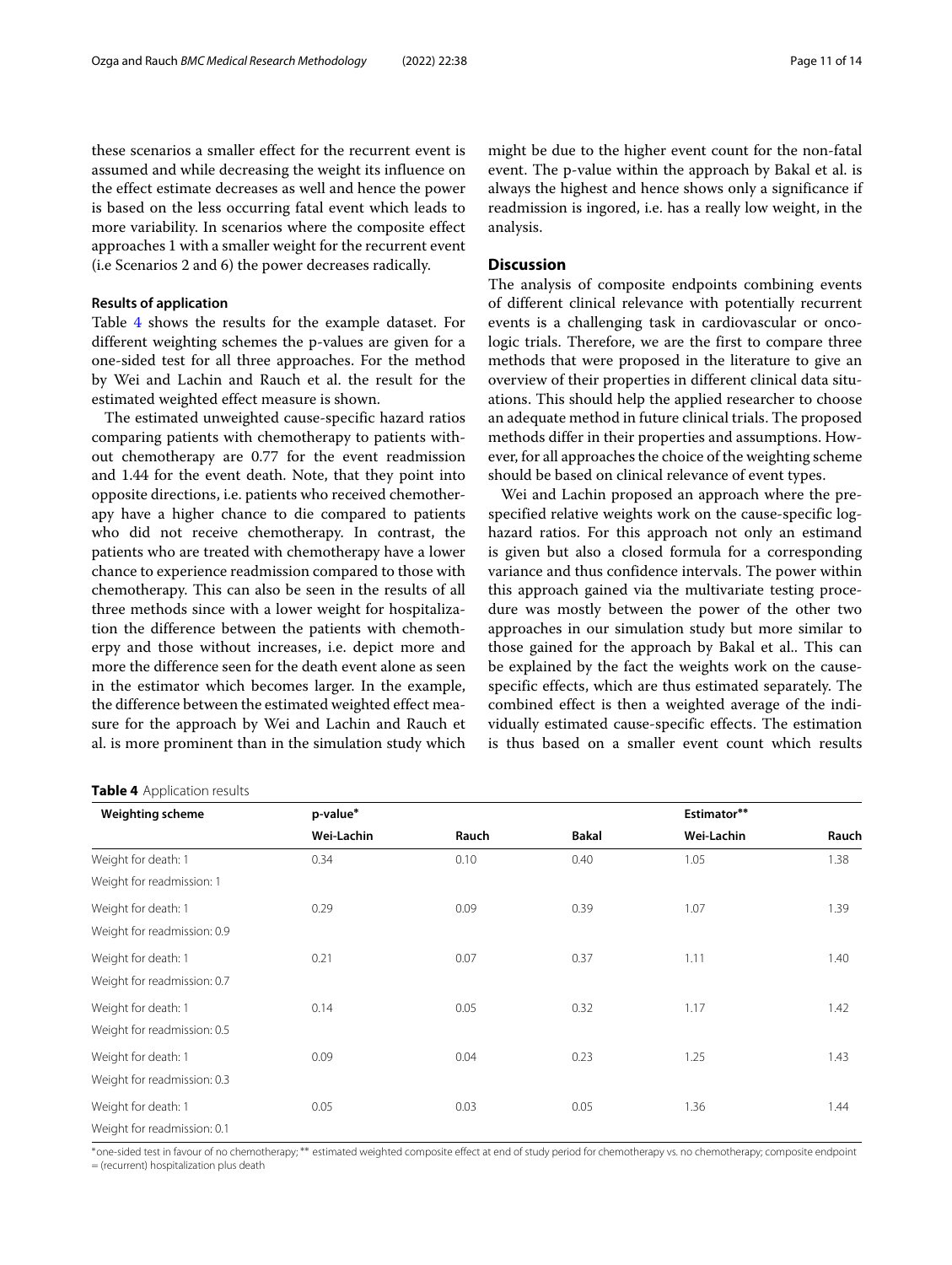in a higher variability for each cause-specific effect, i.e. higher variances are combined in the multivariate procedure. Furthermore, because the weights work only on the cause-specific effects the event count and distribution of events is not considered. Thus, a high cause-specific effect which is based on a low event number has still a great impact on the weighted composite effect which might be questionable as an effect based on a small event count has a high standard error. On the other hand, also an effect estimated based on high uncertainty can be relevant for clinical practice, so there are several views on this aspect.

Rauch et al. proposed an approach that extends the common all-cause hazard ratio and thereby naturally proposed an underlying estimand. Although an estimand is given, no closed formula for a corresponding variance and thus no confidence intervals could be derived. However, the corresponding weight based log-rank test (which was extended to a stratified approach in the present study to account for recurrent events) showed the highest power in our simulation study with similar properties (e.g. mean squared error) as compared to the approach by Wei and Lachin. Pre-specified relevance weights work on the cause-specific hazards and thus on the event count. Hence, the weighted all-cause effect does not exclusively rely on the cause-specific effects. This is an advantage because in a situation where a low event number goes along with an observed high cause-specific effect, the influence on the weighted composite effect is reduced, i.e. a more reliable effect estimate can be gained.

Bakal et al. proposed a weighted estimate for survival probabilities in a Kaplan-Meier type estimation approach. They did not provide an estimand and thus no effect estimator can be reasonably reported. Pre-defined relevance weights within this approach work on the event count as well as on the number of patients at risk. Although, the principle concept of Bakal's approach seems appealing, the methods lacks a theoretical foundation, an underlying model and a prespecified estimand. Our results moreover show the lowest power for this approach in most scenarios. We therefore cannot recommend to use the approach by Bakal et al..

For the approaches by Wei and Lachin and Rauch et al. however, the results should be interpreted with care if the proportional hazards assumption is not met for the components. In this case the composite effect is time dependent which is not captured whithin these approaches, i.e. they assume constant effects. Hence the estimated effect might be correctly estimated at some time points but at others major bias might be observed. For the nonparametric approach by Bakal et al. there is no assumption about proportional hazards but since they did not state a theoretical model it is not possible to evaluate the performance in terms of bias.

The Wei-Lachin approach assumes a constant composite effect over time. Within the approach by Bakal et al. time dependence is also not considered. Although for the approach by Rauch et al. a time dependent estimate can be gained the stratified weight based log-rank test does not incorporate this time dependence.

This means, that the approach by Wei et al. as well as the approach by Rauch et al. make strong assumptions. Proportional hazards are needed for the different causes and on strata level which is usually not met in clinical practice. Rauch et al. developed their estimand based on the assumption of a specific underlying survival distribution (parametric model). To derive a non-parametric formulation equal cause-specific baseline hazards are needed. However, it was shown that this non-parametric approach is robust against a miss-classification [\[15\]](#page-12-12).

Furthermore, a disadvantage of all three methods is that the dependence between the fatal event and the recurrent event process is not modeled, which could be addressed by joint frailty models [\[8\]](#page-12-7), [\[9\]](#page-12-8).

In future studies the evaluation of the illustrated methods within a two-sided test problem might be of interest to confirm our results for the one-sided case (we do not assume that there will be any differences). Furthermore, the evaluation of the type one error in different scenarios should be evaluated since this was only marginally captured within this work, i.e. only once when the weighted composite estimand was 1 in the Wei-Lachin approach (Scenario 4a). Thereby, it should be noted that there are several constellations which yield a weighted estimand of 1. Robust standard errors should mostly be applied within recurrent time to event analysis, which might also influence statistical significance and type one error and hence it should be evaluated how they can be incorporated within a log-rank type test statistic, since the log-rank type test statistics (Rauch et al., Bakal et al.) do not allow such an extension at the moment. More complex scenarios should also be evaluated, i.e. where a correlation between event types is simulated or where more than two event types are considered. We considered only the three methods evaluated in this work where it was originally described that for the weighted components within a composite endpoint an extension to multiple events per patient is possible. However, it still might be useful to compare other methods for weighted composite endpoints, e.g. by Buyse [\[10\]](#page-12-9). Buyse described how to perform generalized pairwise comparisons between two groups of observations with prioritized outcome. As this approach is not based on a time to event model, we neglected it within this paper.

We were only interested in the estimation of the composite effect, but in clinical studies the cause-specific effects should also be reported as recommended by several guidelines [\[28–](#page-13-5)[30\]](#page-13-6). It should also be noted that the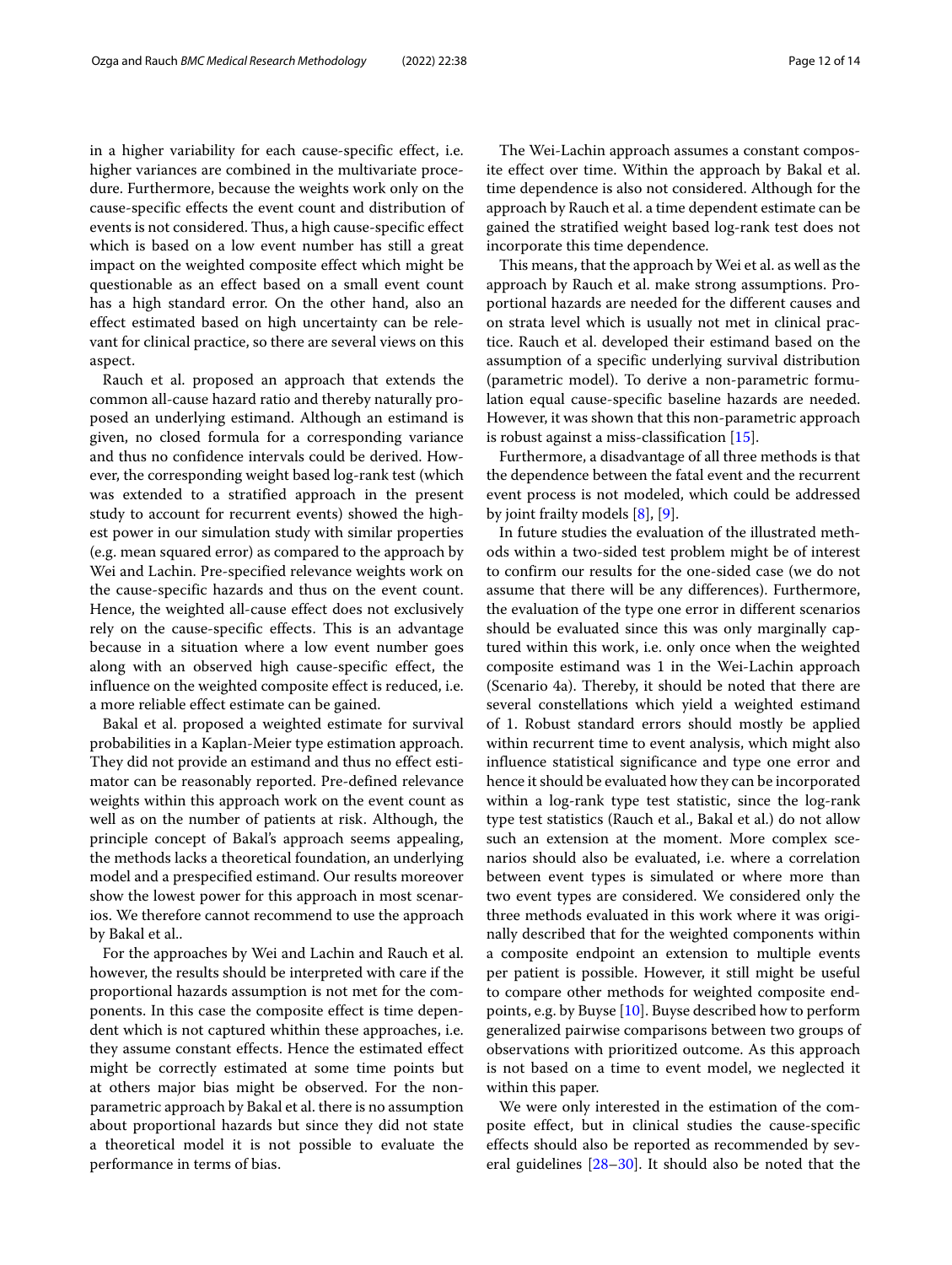events considered in the composite endpoint should all be harmful or all be favorable, a mixture of harmful and favorable events must be avoided.

#### **Conclusion**

In conclusion, for clinical studies where a two groups comparison with respect to a composite endpoint combining (recurrent) events of different clinical relevance is of interest two approaches might be recommended which have different pros and cons: The approach by Rauch et al. can be recommended due to its intuitive interpretation although it provides only bootstrap confidence intervals for the effect estimate. The approach by Wei and Lachin might be preferred, when all event types show a reasonable event count and when the derivation of confidence intervals is central. The approach by Bakal et al. in its current form should be applied with care as a theoretical foundation is lacking.

#### **Abbreviations**

B: Bakal; C: Control; D: Death; I: Intervention; M: Myocardial infarction; R: Rauch; L: Wei-Lachin; w: weight

#### **Supplementary Information**

The online version contains supplementary material available at [https://doi.org/10.1186/s12874-022-01511-1.](https://doi.org/10.1186/s12874-022-01511-1)

<span id="page-12-19"></span>**Additional file 1:** Additional file for: 'Weighted composite time to event endpoints with recurrent events: comparison of three analytical approaches'.

#### **Acknowledgments**

This work was supported by the Research Promotion Fund of the Faculty of Medicine (FFM); University Medical Center Hamburg-Eppendorf.

#### **Authors' contributions**

AO implemented the simulations, produced the results and wrote the first draft of the manuscript. GR contributed to all parts of the manuscript. All authors read and approved the final manuscript.

#### **Funding**

AO received a promotion for young scientists at the University Medical Center Hamburg-Eppendorf; Research Promotion Fund of the Faculty of Medicine (FFM). Open Access funding enabled and organized by Projekt DEAL.

#### **Declarations**

**Ethics approval and consent to participate** Not applicable.

#### **Consent for publication**

Not applicable.

#### **Availability of data and materials**

The datasets used and/or analysed during the current study available from the corresponding author on reasonable request.

#### **Competing interests**

The authors declare that they have no competing interests.

#### **Author details**

<sup>1</sup> Institute of Medical Biometry and Epidemiology, University Medical Center Hamburg-Eppendorf, Martinistraße 52, 20246 Hamburg, Germany. <sup>2</sup>Charité - Universitätsmedizin Berlin, corporate member of Freie Universität Berlin, Humboldt-Universität zu Berlin, Institute of Biometry and Clinical Epidemiology, Charitéplatz 1, 10117 Berlin, Germany.

#### Received: 3 September 2021 Accepted: 21 December 2021 Published online: 05 February 2022

#### **References**

- <span id="page-12-0"></span>1. Lubsen J, Kirwan BA. Combined endpoints: can we use them?. Stat Med. 2002;21(19):2959–7290.
- <span id="page-12-1"></span>2. Rauch G, Beyersmann J. Planning and evaluating clinical trials with composite time-to-first-event endpoints in a competing risk framework. Stat Med. 2013;32(21):3595–608.
- <span id="page-12-2"></span>3. Cox DR. Regression models and life-tables. J R Stat Soc Ser B Methodol. 1972;34(2):187–220.
- <span id="page-12-3"></span>4. Andersen PK, Gill RD. Cox's regression model for counting processes: A large sample study. Ann Stat. 1982;10(4):1100–20.
- <span id="page-12-4"></span>5. Wei LJ, Lin DY, Weissfeld L. Analysis of multivariate incomplete failure time data by modeling marginal distributions. Biometrika. 1989;84(408): 1065–73.
- <span id="page-12-5"></span>6. Prentice RL, Williams BJ, Peterson AV. On the regression analysis of multivariate failure time data. Biometrika. 1981;68(2):373–79.
- <span id="page-12-6"></span>7. Ozga A, Kieser M, Rauch G. A systematic comparison of recurrent event models for application to composite endpoints,. BMC Med Res Methodol. 2018;18(2):1–12.
- <span id="page-12-7"></span>8. Mazroui Y, Mathoulin-Pelissier S, MacGrogan G, Brouste V, Rondeau V. Multivariate frailty models for two types or recurrent events with a dependent terminal event: Application to breast cancer data. Biom J. 2013;55(6):866–84.
- <span id="page-12-8"></span>9. Rondeau V, Mathoulin-Pelissier S, Jacqmin-Gaddda H, Brouste V, Soubeyran P. Joint frailty models for recurring events and death using maximum penalized likelihood estimation: application on cancer events. Biostatistics. 2007;8(4):708–21.
- <span id="page-12-9"></span>10. Buyse M. Generalized pairwise comparisons of prioritized outcomes in the two-sample problem. Stat Med. 2010;29(30):3245–57.
- 11. Bebu I, Lachin JM. Large sample inference for a win ratio analysis of a composite outcome based on prioritized components. Biostatistics. 2016;17(1):178–87.
- 12. Péron J, Buyse M, Ozenne B, Roche L, Roy P. An extension of generalized pairwise comparisons for prioritized outcomes in the presence of censoring. Stat Methods Med Res. 2016;27(4):1230–39.
- <span id="page-12-10"></span>13. Pocock S, Ariti C, Collier T, Wang D. The win ratio: a new approach to the analysis of composite endpoints in clinical trials based on clinical priorities. Eur Heart J. 2012;33(2):176–82.
- <span id="page-12-11"></span>14. Rauch G, Kunzmann K, Kieser M, Wegscheider K, Koenig J, Eulenburg C. A weighted combined effect measure for the analysis of a composite time-to-first-event endpoint with components of different clinical relevance. Stat Med. 2018;37(5):749–67.
- <span id="page-12-12"></span>15. Ozga A, Rauch G. Introducing a new estimator and test for the weighted all-cause hazard ratio. BMC Med Res Methodol. 2019;19(118):1–16.
- <span id="page-12-13"></span>16. Bakal J, Westerhout C, Armstrong P. Impact of weighted composite compared to traditional composite endpoints for the design of randomized controlled trials. Stat Methods Med Res. 2015;24(6):980–88.
- <span id="page-12-14"></span>17. Westerhout C, Bakal J. Novel approaches to composite endpoints in clinical trials. EuroIntervention. 2015;11(1):122–24.
- <span id="page-12-15"></span>18. Lachin JM, Bebu I. Application of the wei lachin multivariate one-directional test to multiple event-time outcomes. Clin Trials. 2015;12(6):627–33.
- <span id="page-12-16"></span>19. Wei L, Lachin J. Two-sample asymptotically distribution-free tests for incomplete multivariate observations. J Am Stat Assoc. 1984;79(387): 653–61.
- <span id="page-12-17"></span>20. R Core Team. R: A language and environment for statistical computing. 2018. [https://www.r-project.org/.](https://www.r-project.org/) Accessed Aug 2021.
- 21. Hothorn T, Bretz F, Westfall RM, Heiberger P, Schuetzenmeister A, Scheibe S. Package 'multcomp': Simultaneous Inference in General Parametric Models. 2020. [https://cran.r-project.org/web/packages/](https://cran.r-project.org/web/packages/multcomp/multcomp.pdf) [multcomp/multcomp.pdf.](https://cran.r-project.org/web/packages/multcomp/multcomp.pdf) Accessed 2020.
- <span id="page-12-18"></span>22. Bressen Pipper C, Ritz C, Bisgaard H. A versatile method for confirmatory evaluation of the effects of a covariate in multiple models. J R Stat Soc. 2012;61(2):315–26.